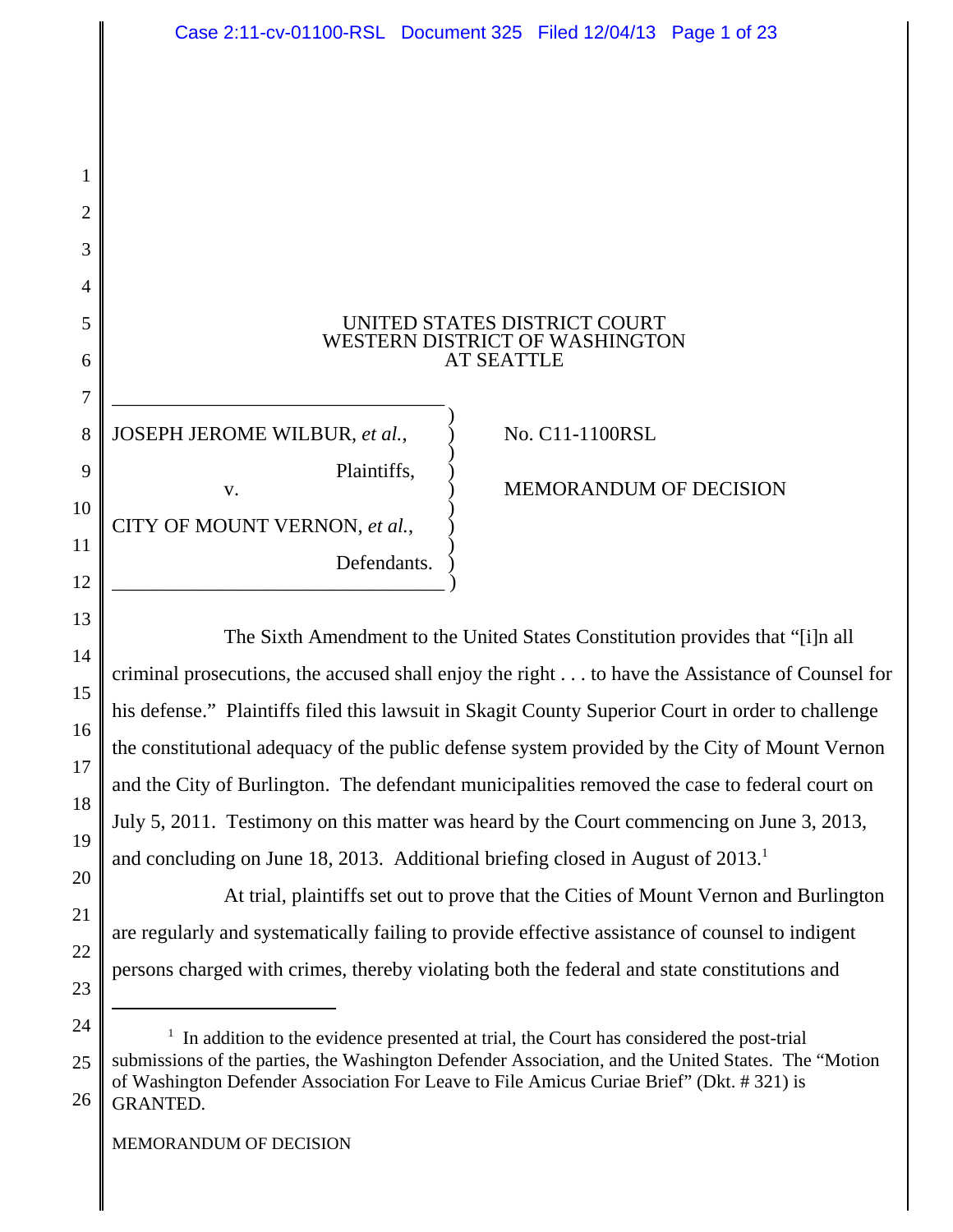1 2 3 4 5 6 necessitating injunctive relief. Defendants took the position that, whatever defects may have existed in their public defense systems before 2012, they have taken significant steps to improve the representation provided, including contracting with a different law firm to provide defense services, hiring additional public defenders, and paying them more. The Court must determine whether a constitutional right has been violated, whether the Cities are responsible for the violation, and what the appropriate remedy is.

7

## **FINDINGS OF FACT**

8 9 10 11 12 13 14 15 16 17 18 19 20 21 22 23 Plaintiffs have shown, by a preponderance of the evidence, that indigent criminal defendants in Mount Vernon and Burlington are systematically deprived of the assistance of counsel at critical stages of the prosecution and that municipal policymakers have made deliberate choices regarding the funding, contracting, and monitoring of the public defense system that directly and predictably caused the deprivation. The period of time during which Richard Sybrandy and Morgan Witt (hereinafter, Sybrandy and Witt) provided public defense services for the Cities was marked by an almost complete absence of opportunities for the accused to confer with appointed counsel in a confidential setting. Most interactions occurred in the courtroom: discussions regarding possible defenses, the need for investigation, existing physical or mental health issues, immigration status, client goals, and potential dispositions were, if they occurred at all, perfunctory and/or public. There is almost no evidence that Sybrandy and Witt conducted investigations in any of their thousands of cases, nor is there any suggestion that they did legal analysis regarding the elements of the crime charged or possible defenses or that they discussed such issues with their clients. Substantive hearings and trials during that era were rare. In general, counsel presumed that the police officers had done their jobs correctly and negotiated a plea bargain based on that assumption.<sup>2</sup> The appointment of

<sup>26</sup> <sup>2</sup> When asked to explain why there were so few trials during his tenure as public defender, Mr. Witt essentially said that trials were unnecessary because "we all knew where we were going."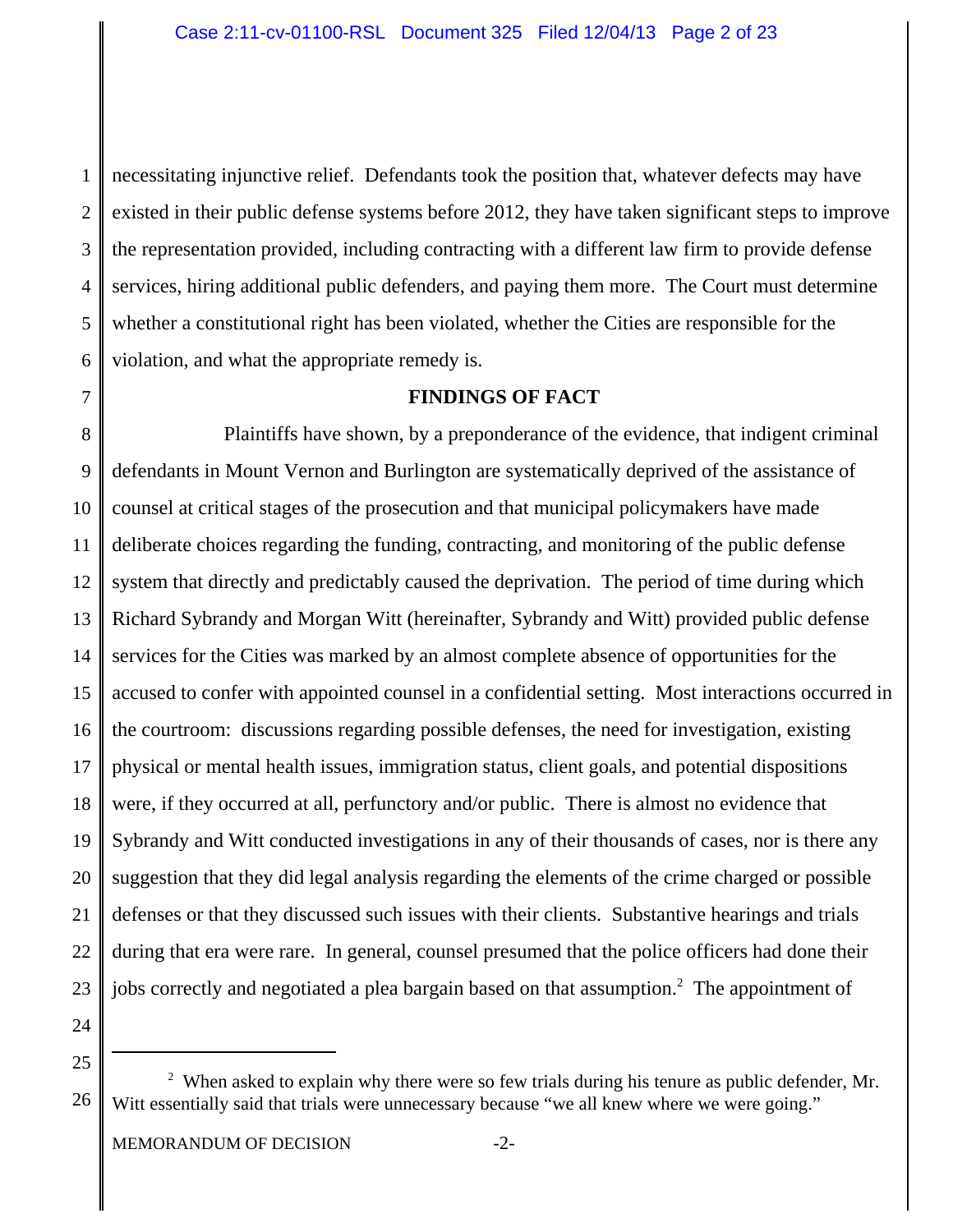1 2 3 4 5 6 counsel was, for the most part, little more than a formality, a stepping stone on the way to a case closure or plea bargain having almost nothing to do with the individual indigent defendant. To the extent that "adequate representation" presumes a certain basic representational relationship, there was a systemic failure in the Sybrandy and Witt era. Adversarial testing of the government's case was so infrequent that it was virtually a non-factor in the functioning of the Cities' criminal justice system.

7 8 9 10 11 12 13 14 15 16 17 18 19 20 21 22 23 This situation was the natural, foreseeable, and expected result of the caseloads the attorneys handled. Sybrandy and Witt, both of whom also had private practices (Mr. Witt spent only 40% of his time providing public defense services), each closed approximately 1,000 public defense cases per year in 2009, 2010, and 2011 and often spent less than an hour on each case. Although both counsel testified that they did not feel rushed or overworked, it is clear that, in light of the sheer number of cases they handled, the services they offered to their indigent clients amounted to little more than a "meet and plead" system. While this resulted in a workload that was manageable for the public defenders, the indigent defendants had virtually no relationship with their assigned counsel and could not fairly be said to have been "represented" by them at all. The Cities, which were fully aware of the number of public defenders under contract, remained wilfully blind regarding their overall caseloads and their case processing techniques. The City officials who administered the public defense contracts did not feel it was necessary for them to know how many non-public defense cases Sybrandy and Witt were handling, the number of public defense cases they were assigned, or even whether the defenders were complying with the standards for defense counsel set forth in the Cities' own ordinances and contracts. Even when Sybrandy and Witt expressly declined to provide basic services requested by the Cities – such as initiating contact with their clients and/or visiting in-custody defendants –

- 24 25
- 26

MEMORANDUM OF DECISION -3-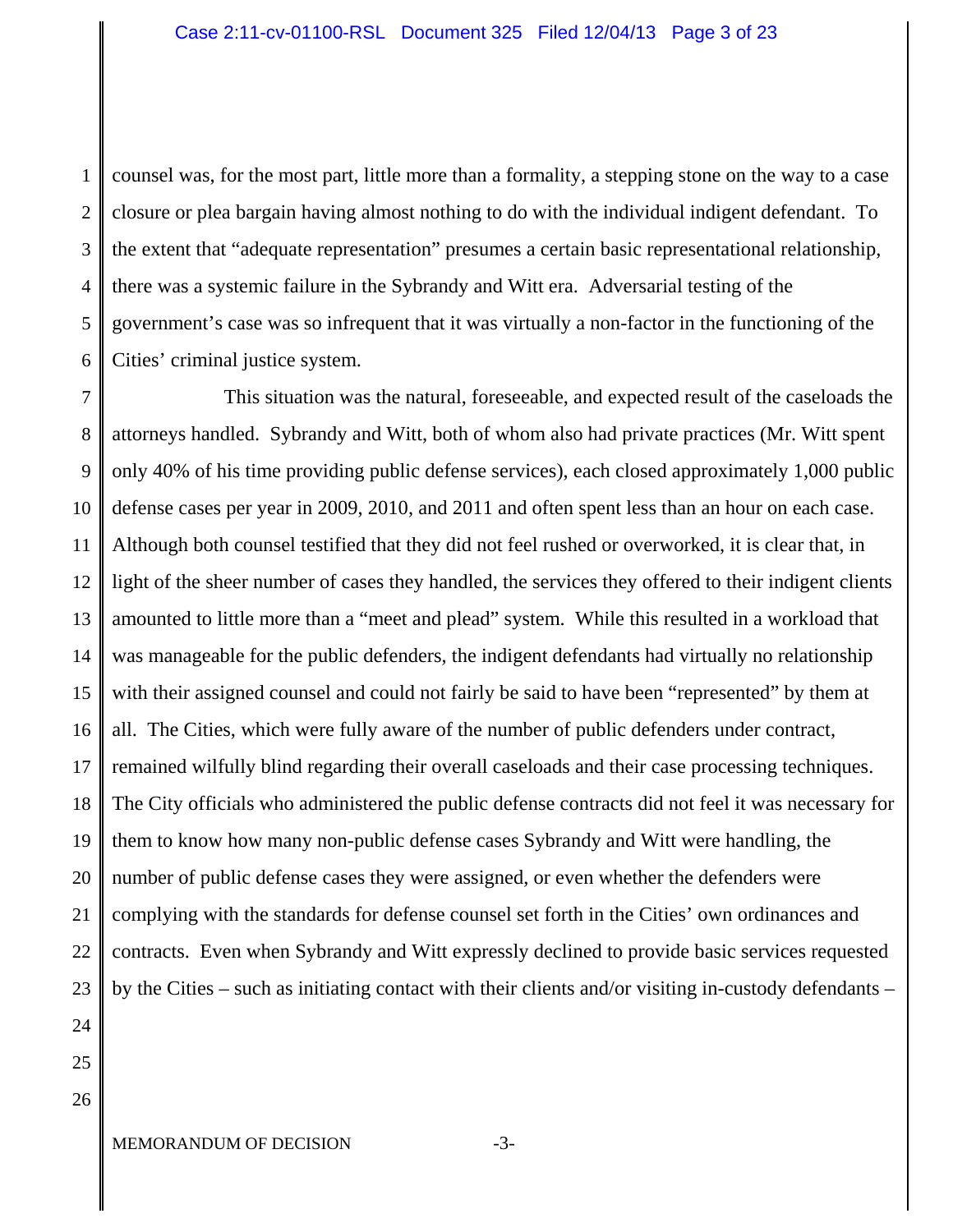1 2 3 4 the Cities were not particularly concerned.<sup>3</sup> Eric Stendal, the contract administrator for the City of Mount Vernon, testified that as long as things were "quiet and good" and there was no significant increase in the costs the Cities incurred for their public defense system, defendants were happy with the arrangement and continued to contract with Sybrandy and Witt.

5 6 7 8 9 10 11 12 13 14 15 16 17 18 19 20 21 After this lawsuit was filed, Sybrandy and Witt were no longer willing to provide public defense services for the Cities. The Cities issued a request for proposals and ultimately hired Mountain Law to provide the necessary services. Mountain Law came on-line in April 2012 with two attorneys. The evidence regarding initial caseloads varies significantly: the Cities negotiated the new public defense contract on the assumption that over 1,700 cases would be transferred from Sybrandy and Witt during the transition period, but Mountain Law's caseload statistics show that it was assigned approximately 1,100 cases. Whatever the true numbers, it is clear that by the end of May each of the two public defenders was handling well over 400 cases. By the end of 2012, Mountain Law had added a third attorney and another 963 cases. The Cities were kept apprised of these numbers. They were also aware that, on June 15, 2012, the Supreme Court of Washington established 400 unweighted misdemeanor cases per year as "the maximum caseload[] for fully supported full-time defense attorneys for cases of average complexity and effort," assuming a "reasonably even distribution of cases throughout the year." Because the 400 caseload limit would not be effective until September 1, 2013, neither Mountain Law nor the Cities were particularly concerned that Michael Laws and Jesse Collins were each handling over 500 cases at any given time between April and August 2012. The mantra during that period and continuing through trial was that Mountain Law would

- 22
- 23

<sup>24</sup> 25  $3$  While negotiating the public defense contract in 2008, Mr. Sybrandy notified the Cities that "[t]here is much in the proposed contract which is not possible for us to comply with, at least at the level of compensation we have proposed." Tr. Ex. 36. Rather than raise the level of compensation to obtain the level of services required under Ordinance 3436 and, by extension, the standards endorsed by the Washington State Bar Association for the provision of public defense services, the Cities simply struck

<sup>26</sup> or ignored requirements related to, among other things, client interactions and reporting/monitoring.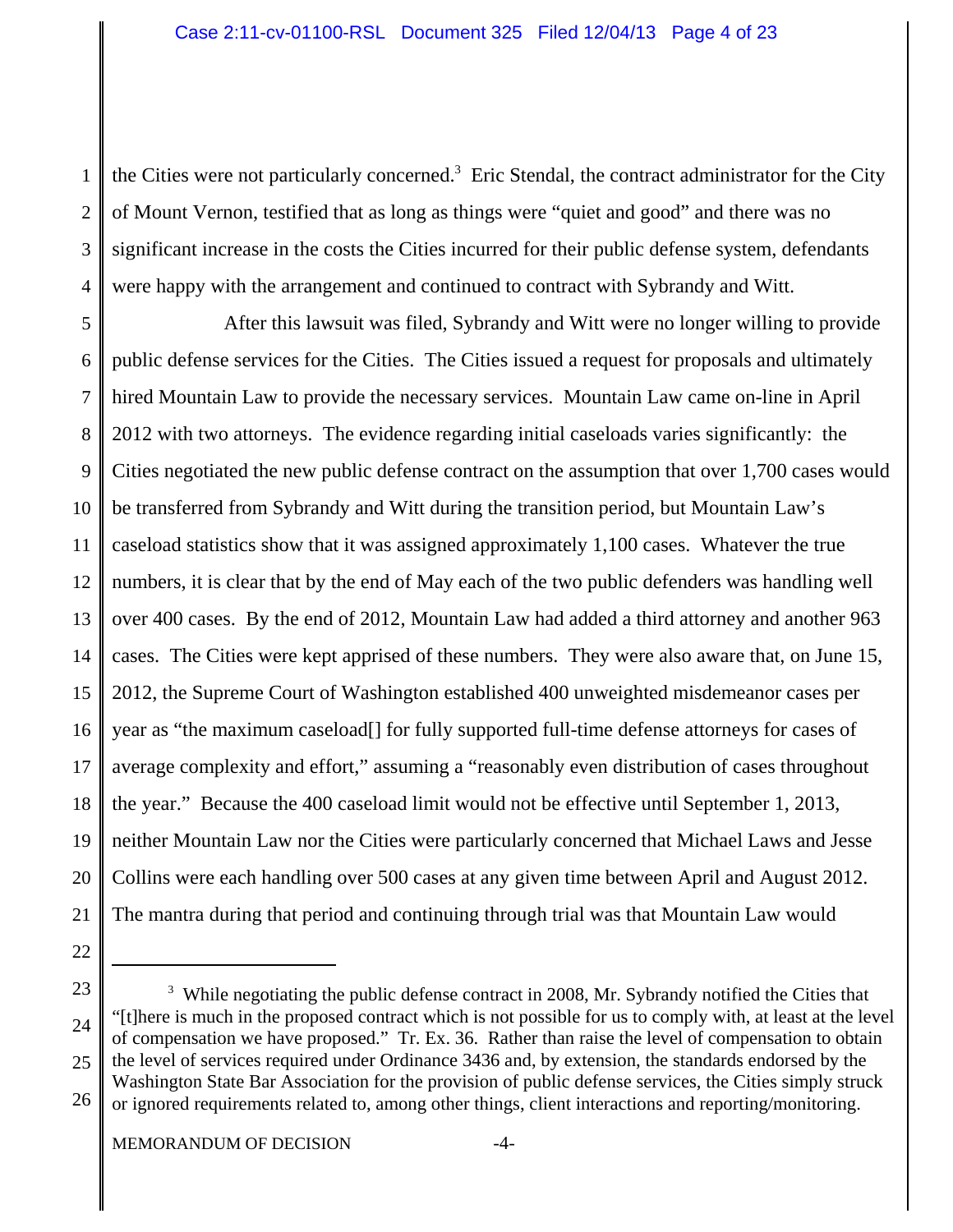1 2 3 4 5 continue to work toward the 400 annual caseload limit by adding attorneys as needed. As of the time of trial, Mountain Law had added two additional attorneys (one in August 2012 and another in March 2013), presumably reducing the per attorney caseload to some extent. The preponderance of the evidence shows, however, that Mountain Law continues to handle caseloads far in excess of the per attorney limits set forth in the Supreme Court's guidelines.<sup>4</sup>

6 7 8 9 10 11 12 13 14 The Court does not presume to establish fixed numerical standards or a checklist by which the constitutional adequacy of counsel's representation can be judged. The experts, public defenders, and prosecutors who testified at trial made clear that there are myriad factors that must be considered when determining whether a system of public defense provides indigent criminal defendants the assistance required by the Sixth Amendment. Factors such as the mix and complexity of cases, counsel's experience, and the prosecutorial and judicial resources available were mentioned throughout trial. The Washington Supreme Court took many of the relevant factors into consideration when it imposed a hard cap on the number of cases a public defender can handle over the course of a year:<sup>5</sup> the 400 caseload limit applies as long as counsel

25 26 Caseload levels are the single biggest predictor of the quality of public defense representation. Not even the most able and industrious lawyers can provide effective representation when their workloads are unmanageable. Without reasonable caseloads,

<sup>16</sup> 17 18 19 20 21 22 <sup>4</sup> The parties generally agree that the Standards for Indigent Defense adopted by the Washington Supreme Court provide a sort of best practices to which the Cities aspire. The evidence in the record strongly suggests that, even with the addition of Sade Smith and Stacy DeMass to the public defender ranks, defendants still run afoul of the per annum limitation. The question is not whether, on any particular day, a public defender has more or less than 400 open cases. No attorney can reasonably be expected to handle 400 criminal cases at once. Pursuant to the Standards, the goal is to have no more than 400 cases assigned to each public defender over the course of an entire year, with the assignments temporally spaced so that he or she can give each client the representation that is constitutionally required. Mountain Law opened 2,070 cases between April and December 2012 – even if all four attorneys had been on board during the entire period (and they were not), they would have far exceeded the Supreme Court's guidelines.

<sup>23</sup> 24 <sup>5</sup> The Washington Defender Association ("WDA"), a statewide organization of public defenders and public defender agencies that first proposed the caseload limits, argues that: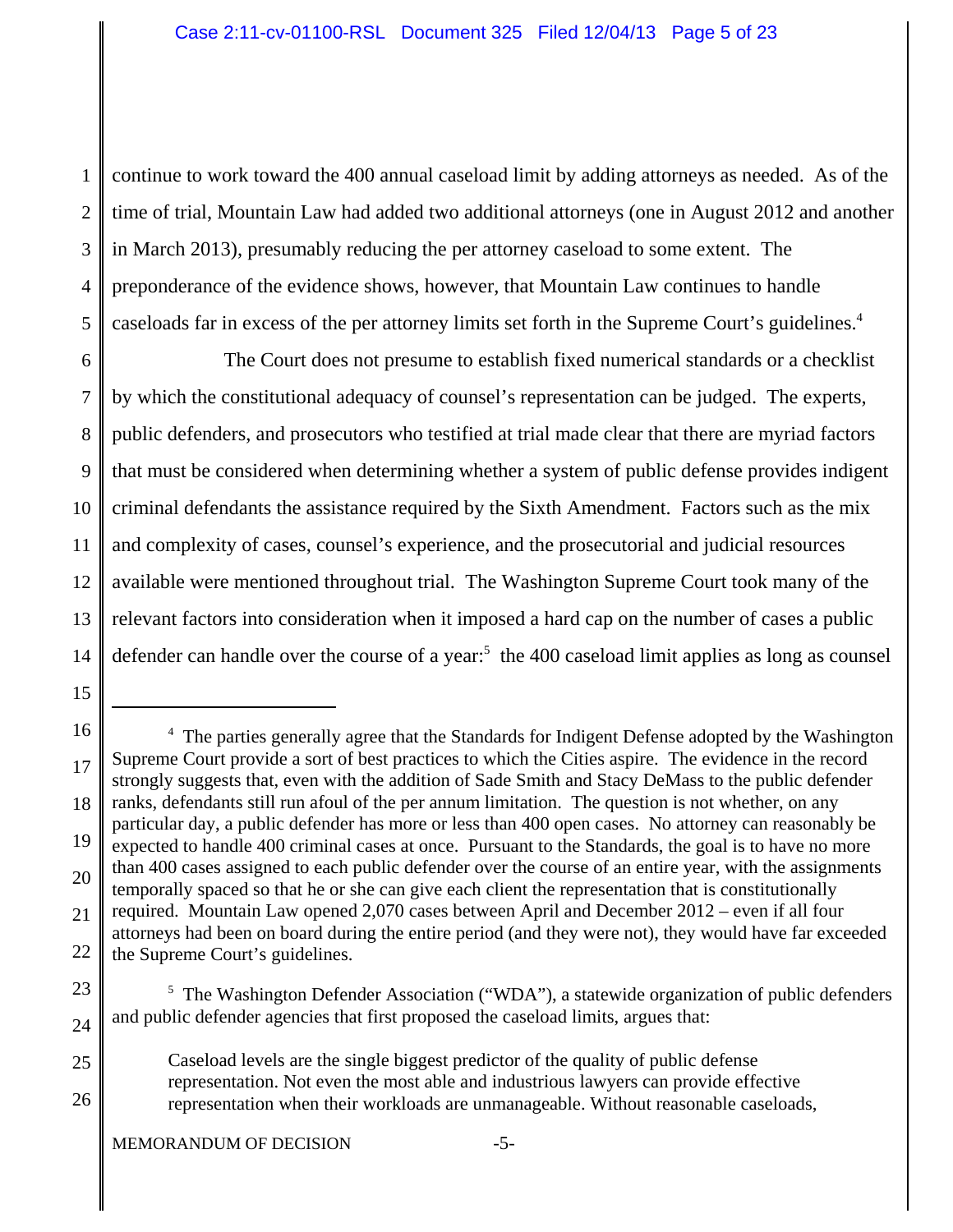1 2 3 4 5 handles only misdemeanor cases, is employed full-time in public defense, is handling cases of average complexity and effort, counts every matter to which he or she is assigned to provide representation,<sup>6</sup> is fully supported, and has relevant experience. Where counsel diverges from these assumptions, the caseload limit must be lowered in an attempt to protect the quality of the representation provided.

6 7 8 9 10 11 12 13 14 15 16 17 18 While a hard caseload limit will obviously have beneficial effects and the Washington Supreme Court's efforts in this area are laudable, the issue for this Court is whether the system of public defense provided by the defendant municipalities allows appointed counsel to give each case the time and effort necessary to ensure constitutionally adequate representation for the client and to retain the integrity of our adversarial criminal justice system. Mount Vernon and Burlington fail this test. Timely and confidential input from the client regarding such things as possible defenses, the need for investigation, mental and physical health issues, immigration status, client goals, and potential dispositions are essential to an informed representational relationship. Public defenders are not required to accept their clients' statements at face value or to follow every lead suggested, but they cannot simply presume that the police officers and prosecutor have done their jobs correctly or that investigation would be futile. The nature and scope of the investigation, legal research, and pretrial motions practice in a particular case should reflect counsel's informed judgment based on the information obtained

19

20

21

22

23

even the most dedicated lawyers cannot do a consistently effective job for their clients. A warm body with a law degree, able to affix his or her name to a plea agreement, is not an acceptable substitute for the effective advocate envisioned when the Supreme Court extended the right to counsel to all persons facing incarceration.

WDA 2007 Final Standards for Public Defense Services with Commentary at 13 (http://www.defensenet.org/about-wda/standards).

<sup>24</sup> 25 26 <sup>6</sup> If the Cities adopt a numerical case weighting system that recognizes the greater or lesser workload required for various types of cases (and therefore more accurately estimates workload rather than just case counts), the Supreme Court's standards would limit each public defender to 300 weighted misdemeanor cases.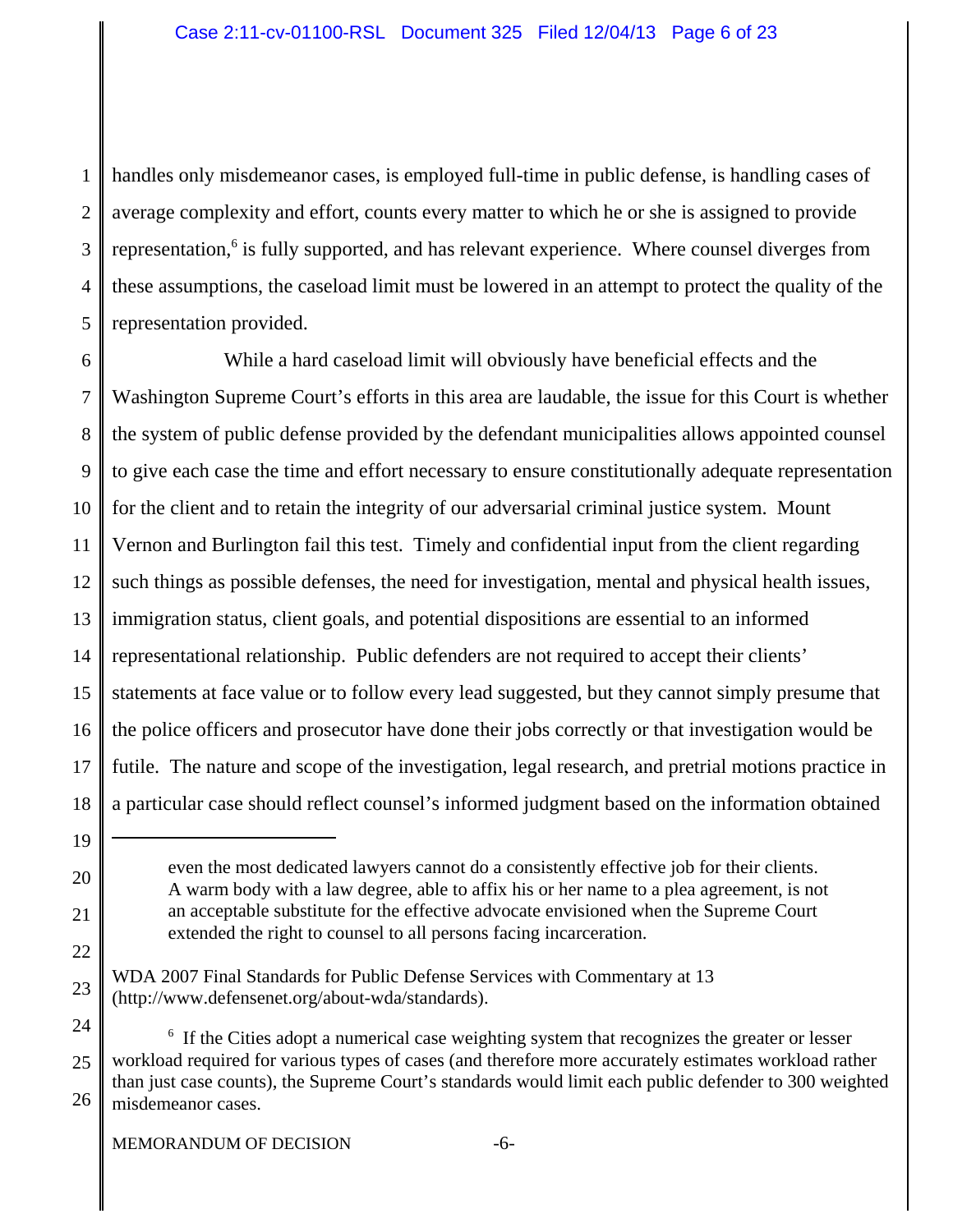1 2 3 4 5 6 7 8 through timely and confidential communications with the client. A failure of communication precludes the possibility of informed judgment. If actual, individualized representation occurs – as opposed to a meet and plead system – the systemic result is likely to be more adversarial testing of the prosecutor's case throughout the proceeding and a healthier criminal justice system overall. Again, no hard and fast number of pretrial motions or trials is expected, but when the number of cases going to trial is both incredibly small (in absolute and comparative terms) and wildly out of line with the number of trials that occurred in nearby (and sometimes overlapping) jurisdictions, it may be, and in this case is, a sign of a deeper systemic problem.

9 10 11 12 13 14 15 16 17 18 19 A number of defendants' witnesses, including former Pierce County Executive and Prosecutor John Ladenburg, pointed out that the adequacy of counsel cannot fairly be judged in a vacuum: the Court must also take into consideration the resources available to the other side. If, in a time of fiscal constraint, the prosecutor is also overwhelmed and/or the municipal jail cannot accommodate any more inmates, the resulting plea offers are likely to be as good as or better than the public defender could negotiate even if he or she spent untold hours on legal research and investigation.<sup>7</sup> The Court does not dispute the fact that many, if not the vast majority, of the plaintiff class obtained a reasonable resolution of the charges against them. The problem is not the ultimate disposition: if plaintiffs were alleging that counsel had affirmatively erred and obtained a deleterious result, the Sixth Amendment challenge would have been brought under Strickland v. Washington, 466 U.S. 668 (1984), rather than Gideon v. Wainwright, 372 U.S. 335

<sup>20</sup>

<sup>21</sup> 22 23 24 25 26  $<sup>7</sup>$  It is clear from the testimony of a former city attorney assigned to prosecute misdemeanor</sup> cases for one of the municipalities that the people of the City received even more ineffective representation than the individuals charged with crimes. There is no constitutional right regarding the quality of the people's lawyer, however, and the Court is not in a position to address the negative impacts that budgetary constraints have had on any part of the criminal justice system other than the provision of indigent defense. While the city attorney's willingness to grant overly-lenient plea agreements may explain Sybrandy and Witt's determination that investigation, research, and communication were unnecessary impediments to the expeditious resolution of their cases, it does not excuse their consistent failure to establish a meaningful attorney/client relationship with the people they represented.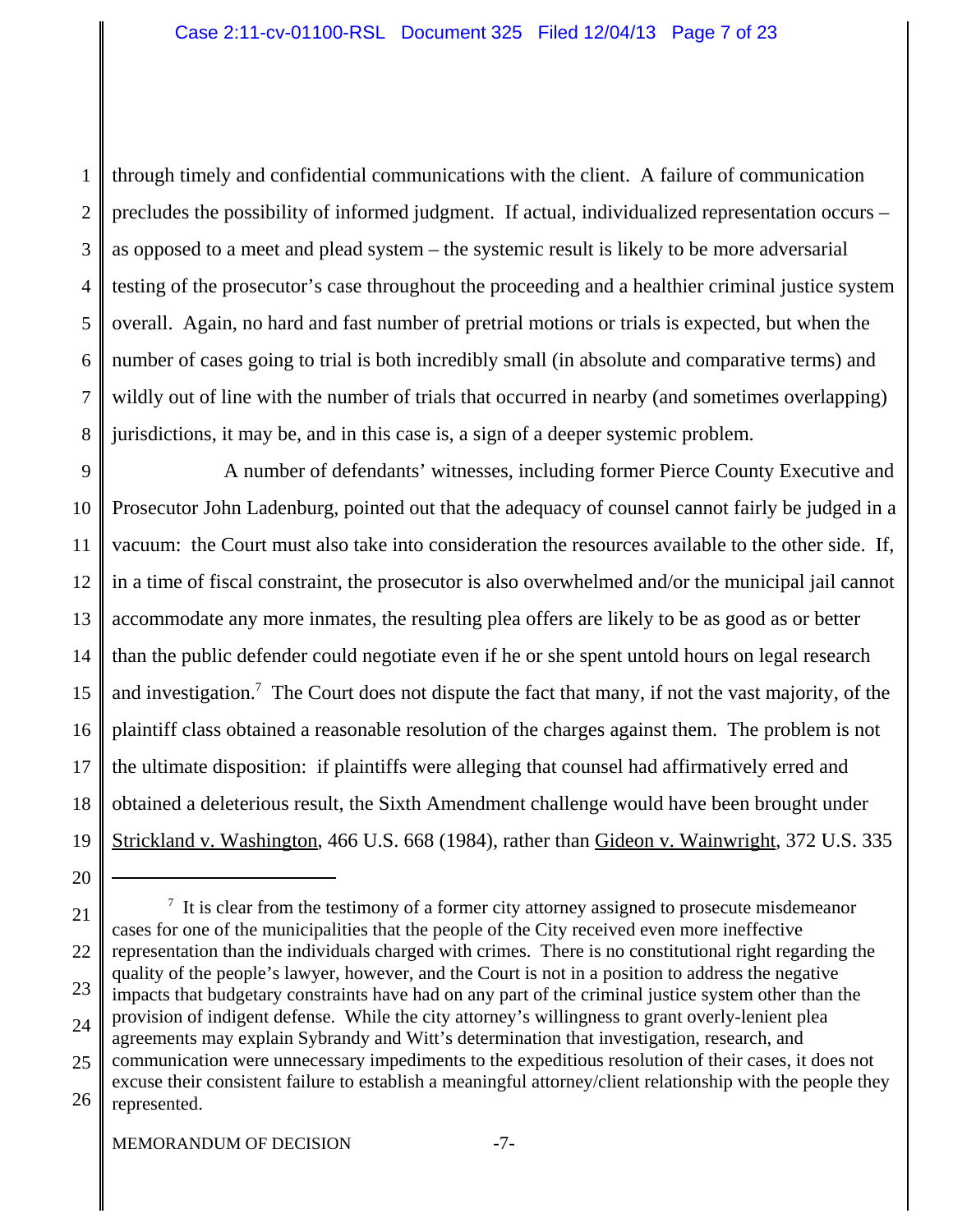1 2 3 4 5 6 7 8 9 (1963). The point here is that the system is broken to such an extent that confidential attorney/client communications are rare, the individual defendant is not represented in any meaningful way, and actual innocence could conceivably go unnoticed and unchampioned. Advising a client to take a fantastic plea deal in an obstruction of justice or domestic violence case may appear to be effective advocacy, but not if the client is innocent, the charge is defective, or the plea would have disastrous consequences for his or her immigration status. It is the lack of a representational relationship that would allow counsel to evaluate and protect the client's interests that makes the situation in Mount Vernon and Burlington so troubling and gives rise to the Sixth Amendment violation in this case.

10 11 12 13 14 15 16 17 18 19 20 21 22 23 24 Given the fiscal constraints imposed on both sides of the criminal justice equation in Mount Vernon and Burlington, it is not surprising that the Mountain Law attorneys had to adopt some of the same time-saving and "efficient" case management practices that dominated the Sybrandy and Witt era in order to handle the caseload they inherited in April 2012 and the additional cases that have been assigned to them each and every month thereafter. The evidence is clear that Mountain Law, while more willing to conduct an initial interview with their clients, is simply unable to do so in a majority of cases. Although Mountain Law staff schedule a meeting with the client as soon as the case is assigned, the attorneys' courtroom and other commitments often make it impossible to hold the meeting before the client's first appearance. Thus, the public defenders often meet their clients for the first time in the courtroom, sometimes with a plea offer already in hand. At that point, there is really no opportunity for a confidential interview, the client may or may not understand the proceedings, and the public defender is unprepared to go forward on the merits of the case. The client is given a choice between continuing the hearing so he or she can meet with the public defender or to accept whatever offer

- 25
- 26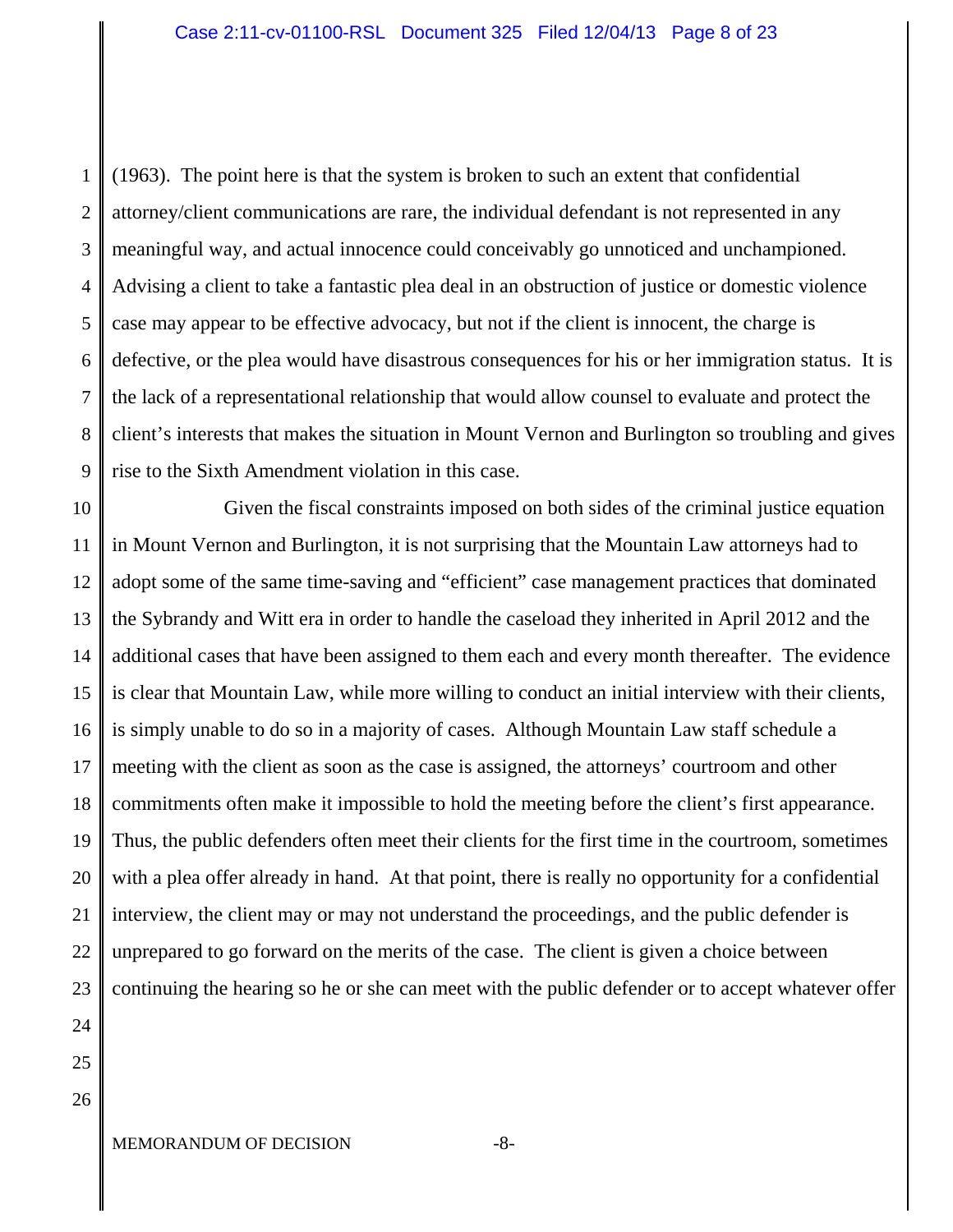1 2 3 4 5 6 happens to be on the table.<sup>8</sup> While there is some evidence of investigations, legal research, and an uptick in the number of cases set for trials in Mount Vernon and Burlington since Mountain Law took over, the numbers are still shockingly low. Mr. Laws apparently spoke to only three or four witnesses in the whole of 2012, a review of fifty Mountain Law case files showed no documentation of any legal analysis or research, and there is evidence of only one pre-trial motion and five or six trials in 2012.

7 8 9 10 11 12 13 14 15 16 17 18 The Court finds that, as of the date of trial, the representation provided to indigent defendants in Mount Vernon and Burlington remains inadequate. The Court would have to make several unsupported assumptions regarding Mountain Law's ability to clear the backlog of cases it inherited, the distribution of cases within the office, counsels' experience and proficiency, and the number of new cases opened each month to conclude that the defenders' current caseloads allow the kind of individualized client representation that every indigent criminal defendant deserves and on which our adversarial system of criminal justice depends. Even if the Court were willing to make those assumptions, there is no evidence that Mountain Law has rethought or restructured the case management procedures that were developed during the first few hectic months of its contract with the Cities. Rather than providing an opportunity for a representational relationship to develop and following up as appropriate given the facts of each case, Mountain Law allowed the massive caseload to determine the level of representation

<sup>20</sup> 21 22 23 24 25 <sup>8</sup> Defendants made much of the fact that other professionals involved in the criminal justice system – the judges and prosecutors – did not see anything wrong with the representation provided in any particular case. As the Court has already noted, the result obtained in an individual case would likely appear reasonable, especially when the client assures the presiding judicial officer that he or she is making a knowing and informed decision to plead guilty. But what the judges and prosecutors had no way of knowing was whether the client ever had a chance to meet with the public defender in a confidential setting, whether the attorney conducted an investigation or knew anything about the case other than what was in the charging document and/or police report, or whether a meaningful attorney/client relationship actually existed. No indigent criminal defendant testified that they enjoyed a representational relationship with Sybrandy, Witt, or Mountain Law, despite having positive things to

<sup>26</sup> say about certain conflict counsel and/or the Skagit County public defenders.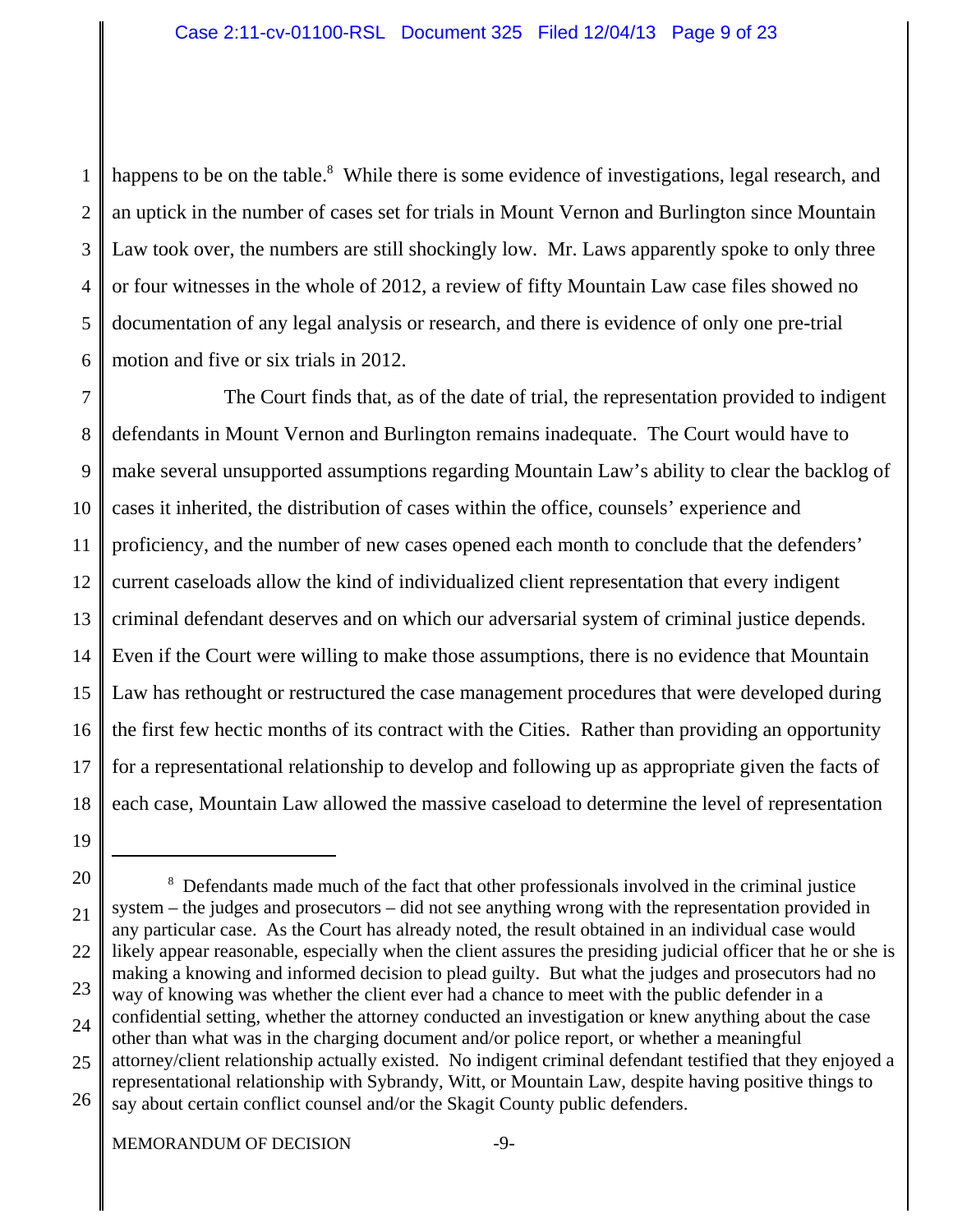that would be afforded and has continued those practices even after adding additional attorneys.

2 3 4 5 6 7 8 9 10 11 12 13 The Court's findings should not be interpreted as an indictment of Mountain Law, its attorneys, or their legal acumen. The Court is encouraged by some of the changes Mountain Law is making in Mount Vernon and Burlington: the public defense system is definitely trending in the right direction, and the Court sees great promise in Mountain Law's dedicated young lawyers. By accepting a contract with the Cities of Mount Vernon and Burlington, however, Mountain Law became embroiled in an ongoing debate regarding the adequacy of our public defense systems in times of fiscal constraint and the meaning of the right to counsel fifty years after it was promised in Gideon v. Wainwright, 372 U.S. 335 (1963). Although the right to the assistance of counsel regardless of economic status is established by the Constitution, legislative enactments are required to ensure that the right is maintained, and funding limitations imposed over the past few years are having a cumulative and adverse impact at both the state and national levels.<sup>9</sup> In the State of Washington, there are undoubtedly a number of municipalities

14

- FederalDefenderLetter1.pdf ).
- 20 21 At the intersection of staggering caseloads and insufficient resources we even find federal courts struggling to justify procedures that simply do not hold up under constitutional scrutiny. For instance, United States Magistrate Judges in Arizona faced with an explosion in the number of illegal entry cases

<sup>15</sup> 16 17 18 19 <sup>9</sup> The federal judiciary's system of indigent public defense services, long considered the gold standard in the United States, has been adversely affected by successive years of reduced budgets and the 2013 sequestration cuts. For the first time, federal public defenders were forced to take furlough days, making them unavailable to their clients and unable to attend court hearings. More cases were shifted to private lawyers, whose pay was reduced and delayed in an effort to cut costs. On November 6, 2013, fifty-eight Members of Congress sent a letter to the Speaker of the House and the Minority Leader indicating their grave concern that the underfunding of public defense at the federal level was placing the Sixth Amendment right to counsel in jeopardy (http://quigley.house.gov/uploads/

<sup>22</sup> across the Mexican border started doing "mass" plea proceedings with up to seventy defendants pleading guilty at the same time. United States v. Arqueta-Ramos, 730 F.3d 1133, 1135-36 (9th Cir.

<sup>23</sup> 24 2013). During one such hearing, there were fifteen defense attorneys present, each representing between three and five defendants. Id. at 1136. The court advised the large group of defendants of their rights and then questioned them in groups of five, collectively asking questions to ascertain whether

<sup>25</sup> they understood their rights and the consequences of pleading guilty. Id. at 1139. The Ninth Circuit

<sup>26</sup> Court of Appeals struck down the court's collective group questioning because the court did not address any defendant personally during its advisement of rights or the small group questioning. Id. ("We act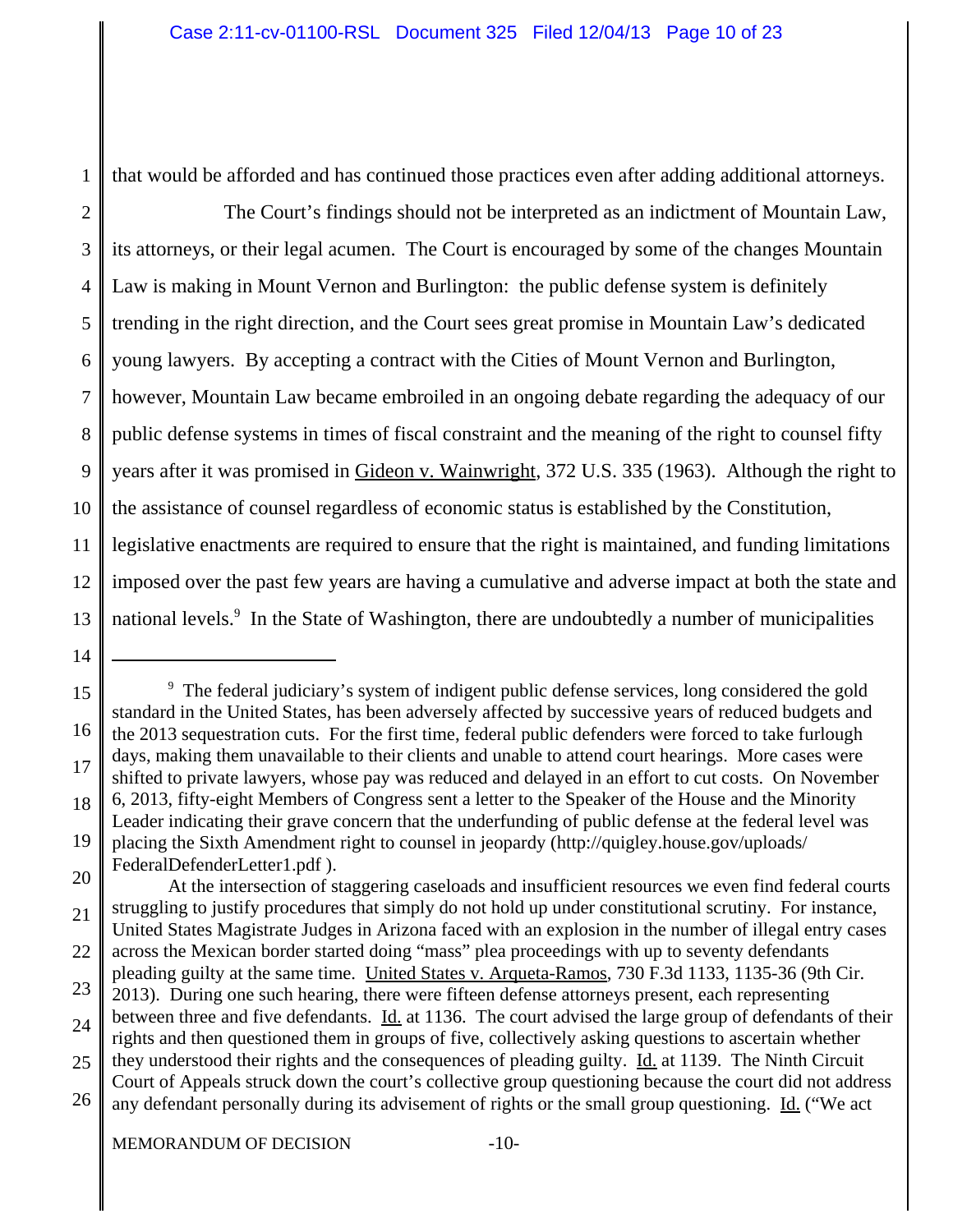1 2 3 4 5 whose public defense systems would, if put under a microscope, be found wanting. As defense counsel rightly pointed out, this is a test case that cannot properly be laid at Mountain Law's door. It was the confluence of factors in place in Mount Vernon and Burlington in 2011 - long before Mountain Law began providing public defense services - that brought the Cities to the attention of the ACLU and prompted this Sixth Amendment challenge.

6

## **CONCLUSIONS OF LAW**

7 **A. Right to Counsel**

8 9 10 11 12 13 14 15 16 17 18 19 20 21 The Sixth Amendment to the United States Constitution provides that "[i]n all criminal prosecutions, the accused shall enjoy the right . . . to have the Assistance of Counsel for his defense."<sup>10</sup> Such assistance is vital to the proper functioning of our criminal justice system: in the absence of adequate representation, the prosecution's case may not be subjected to meaningful adversarial testing and the defendant may be unable to assert other rights he may have or to pursue valid defenses. U.S. v. Cronic, 466 U.S. 648, 654, 659 (1984). See also Powell v. Alabama, 287 U.S. 45, 68-69 (1932) ("The right to be heard would be, in many cases, of little avail if it did not comprehend the right to be heard by counsel. Even the intelligent and educated layman has small and sometimes no skill in the science of law. If charged with crime, he is incapable, generally, of determining for himself whether the indictment is good or bad. He is unfamiliar with the rules of evidence. Left without the aid of counsel he may be put on trial without a proper charge, and convicted upon incompetent evidence, or evidence irrelevant to the issue or otherwise inadmissible. He lacks both the skill and knowledge adequately to prepare his defense, even though he have a perfect one. He requires the guiding hand of counsel at every

<sup>23</sup> 24

within a system maintained by the rules of procedure. We cannot dispense with the rules without setting a precedent subversive of the structure." (quoting United States v. Roblero-Solis, 588 F.3d 692, 693 (9th Cir. 2009)).

<sup>25</sup> 26  $10$  Plaintiffs have also asserted a claim under Article I, Section 22 of the Washington State Constitution. Because the parties did not offer any evidence or legal argument peculiar to that claim, it has not been separately analyzed.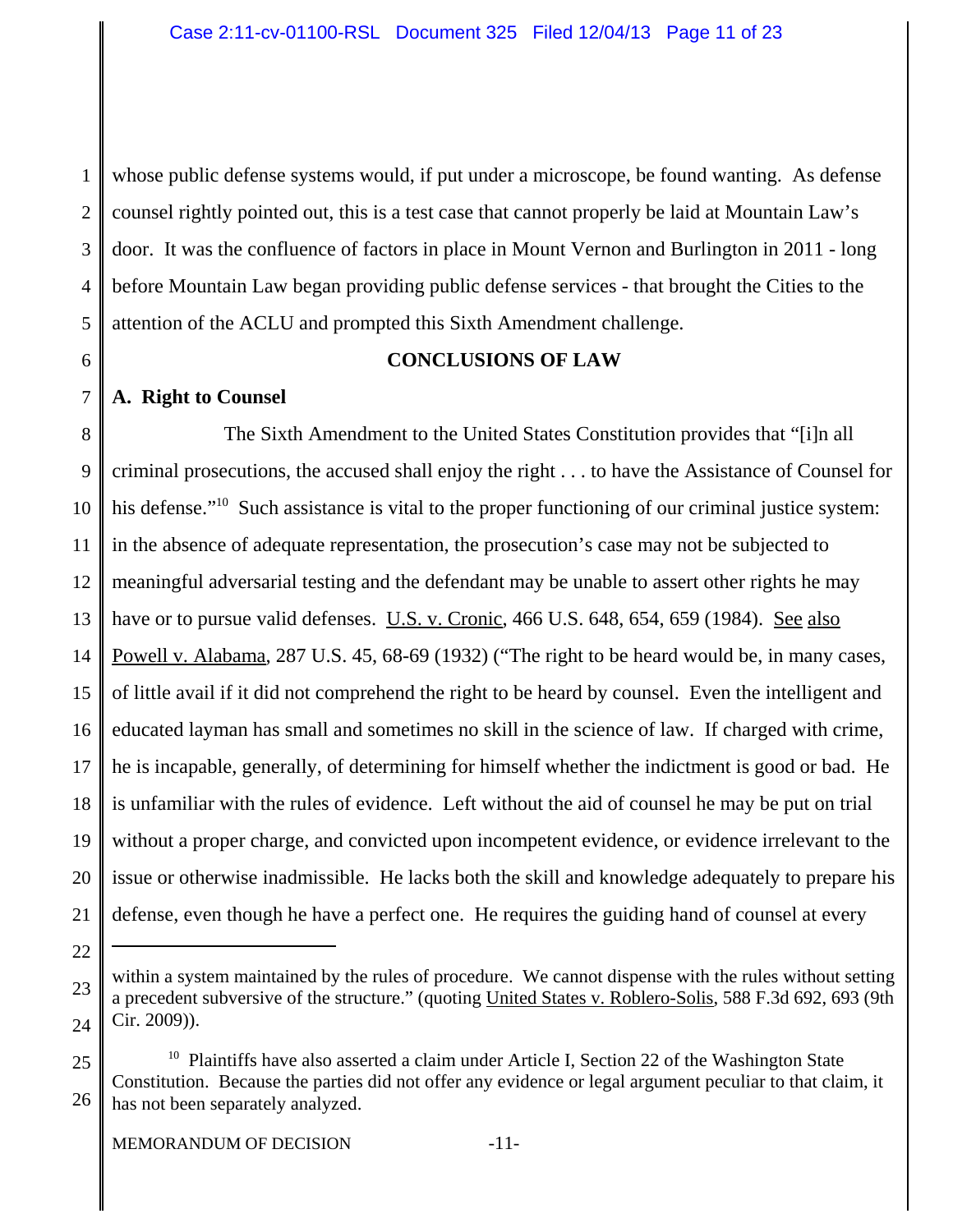1 2 3 4 5 6 7 step in the proceedings against him. Without it, though he be not guilty, he faces the danger of conviction because he does not know how to establish his innocence."). The United States Supreme Court has determined that the right to counsel is "fundamental and essential to a fair trial" and applies in both federal and state proceedings. Gideon v. Wainwright, 372 U.S. 335, 343-44 (1963) ("[I]n our adversary system of criminal justice, any person haled into court, who is too poor to hire a lawyer, cannot be assured a fair trial unless counsel is provided for him. This seems to us to be an obvious truth.").

8 9 10 11 12 13 14 15 Despite the broad language of the Sixth Amendment, Powell, and Gideon, it was not until 1972 that the Supreme Court made clear that the right to counsel extends to all cases in which the accused may be deprived of his liberty, whether characterized as a felony or a misdemeanor. In Argersinger v. Hamlin, 407 U.S. 25, 33 (1972), the Supreme Court noted that the legal and constitutional questions involved in the prosecution of petty offenses are not necessarily any less complex than those that arise in felony cases. In addition, the sheer volume of misdemeanor cases may give rise to unique procedural challenges that threaten the fairness of the criminal justice system:

16 17 18 19 20 21 22 23 24 The volume of misdemeanor cases, far greater in number than felony prosecutions, may create an obsession for speedy dispositions, regardless of the fairness of the result. . . . An inevitable consequence of volume that large is the almost total preoccupation in such a court with the movement of cases. The calendar is long, speed often is substituted for care, and casually arranged out-of-court compromise too often is substituted for adjudication. Inadequate attention tends to be given to the individual defendant, whether in protecting his rights, sifting the facts at trial, deciding the social risk he presents, or determining how to deal with him after conviction. . . . Suddenly it becomes clear that for most defendants in the criminal process, there is scant regard for them as individuals. They are numbers on dockets, faceless ones to be processed and sent on their way. The gap between the theory and the reality is enormous. . . . One study concluded that misdemeanants represented by attorneys are five times as likely to emerge from police court with all charges dismissed as are defendants who face similar charges without counsel.

25

26

Id. at 34-36 (internal quotation marks and citations omitted). The Washington Supreme Court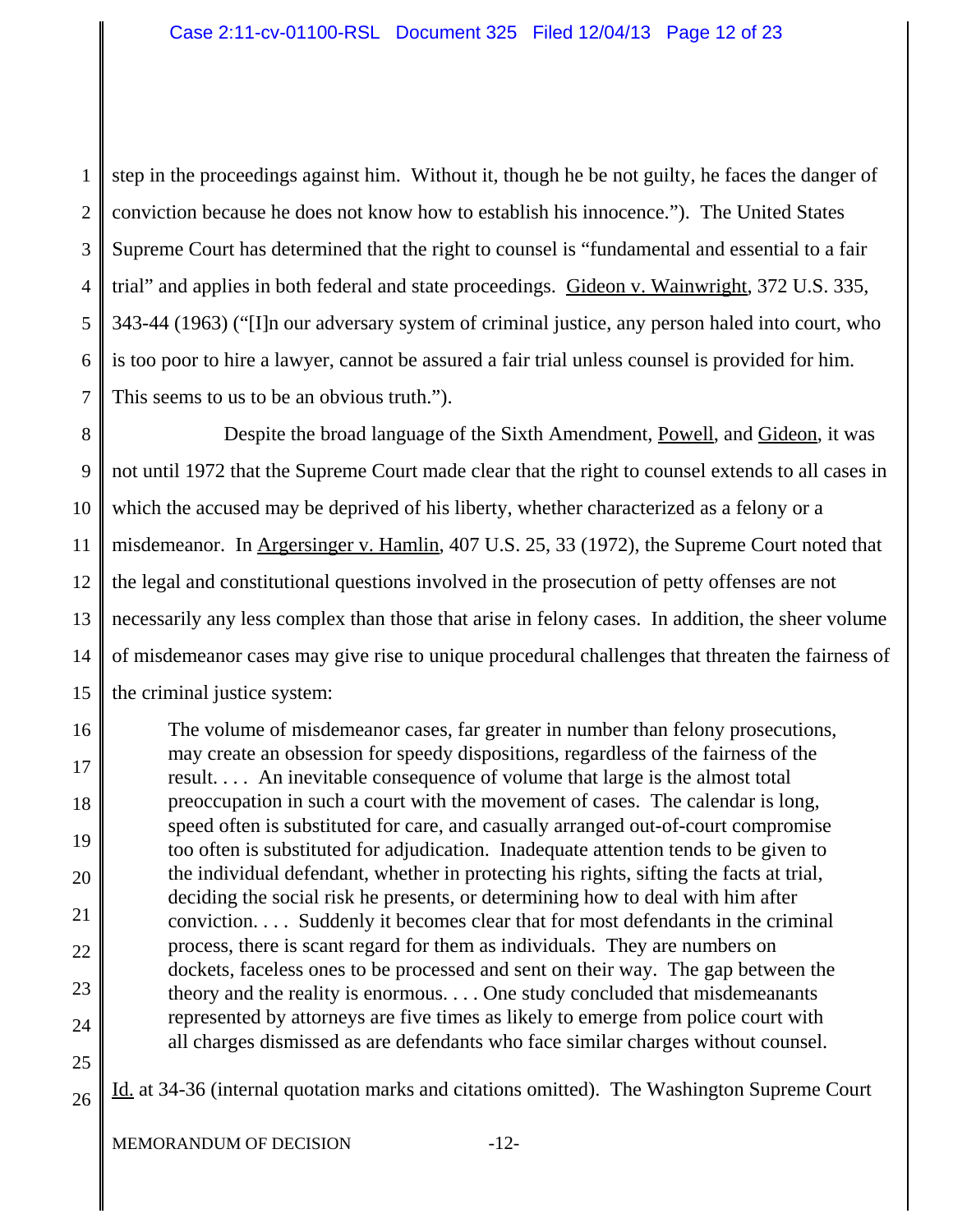1 2 3 4 5 6 recognized the primacy of the Argersinger decision in McInturf v. Horton, 85 Wn.2d 704, 707 (1975), overruling an earlier opinion that held there was no right to appointment of counsel in misdemeanor prosecutions. See also Washington Criminal Rule for Courts of Limited Jurisdiction 3.1 ("The right to a lawyer shall extend to all criminal proceedings for offenses punishable by loss of liberty regardless of their denomination as felonies, misdemeanors, or otherwise.").

7 8 9 10 11 12 13 14 15 16 Mere appointment of counsel to represent an indigent defendant is not enough to satisfy the Sixth Amendment's promise of the assistance of counsel. While the outright failure to appoint counsel will invalidate a resulting criminal conviction, less extreme circumstances will also give rise to a presumption that the outcome was not reliable. For example, if counsel entirely fails to subject the prosecution's case to meaningful adversarial testing, if there is no opportunity for appointed counsel to confer with the accused to prepare a defense, or circumstances exist that make it highly unlikely that any lawyer, no matter how competent, would be able to provide effective assistance, the appointment of counsel may be little more than a sham and an adverse effect on the reliability of the trial process will be presumed. Cronic, 466 U.S. at 658-60; Avery v. Alabama, 308 U.S. 444, 446 (1940).

17

## **B. Municipal Liability under Section 1983**

18 19 20 21 22 23 Under 42 U.S.C. § 1983, a municipality is a person and may therefore be liable for a constitutional deprivation. Long v. County of Los Angeles, 442 F.3d 1178, 1185 (9th Cir.  $2006$ <sup>11</sup> Although a municipality may not be sued under § 1983 simply because an employee inflicted constitutional injury, where the injury is the result of a policy or custom of the municipality, the injury-generating acts are "properly speaking, acts of the municipality – that is, acts which the municipality has officially sanctioned or ordered." Pembauer v. City of

<sup>25</sup> 26  $11$  Plaintiffs are not suing the individual public defenders for the way in which they performed a lawyer's traditional functions (a claim likely precluded by Polk County v. Dodson, 454 U.S. 312, 325 (1981)).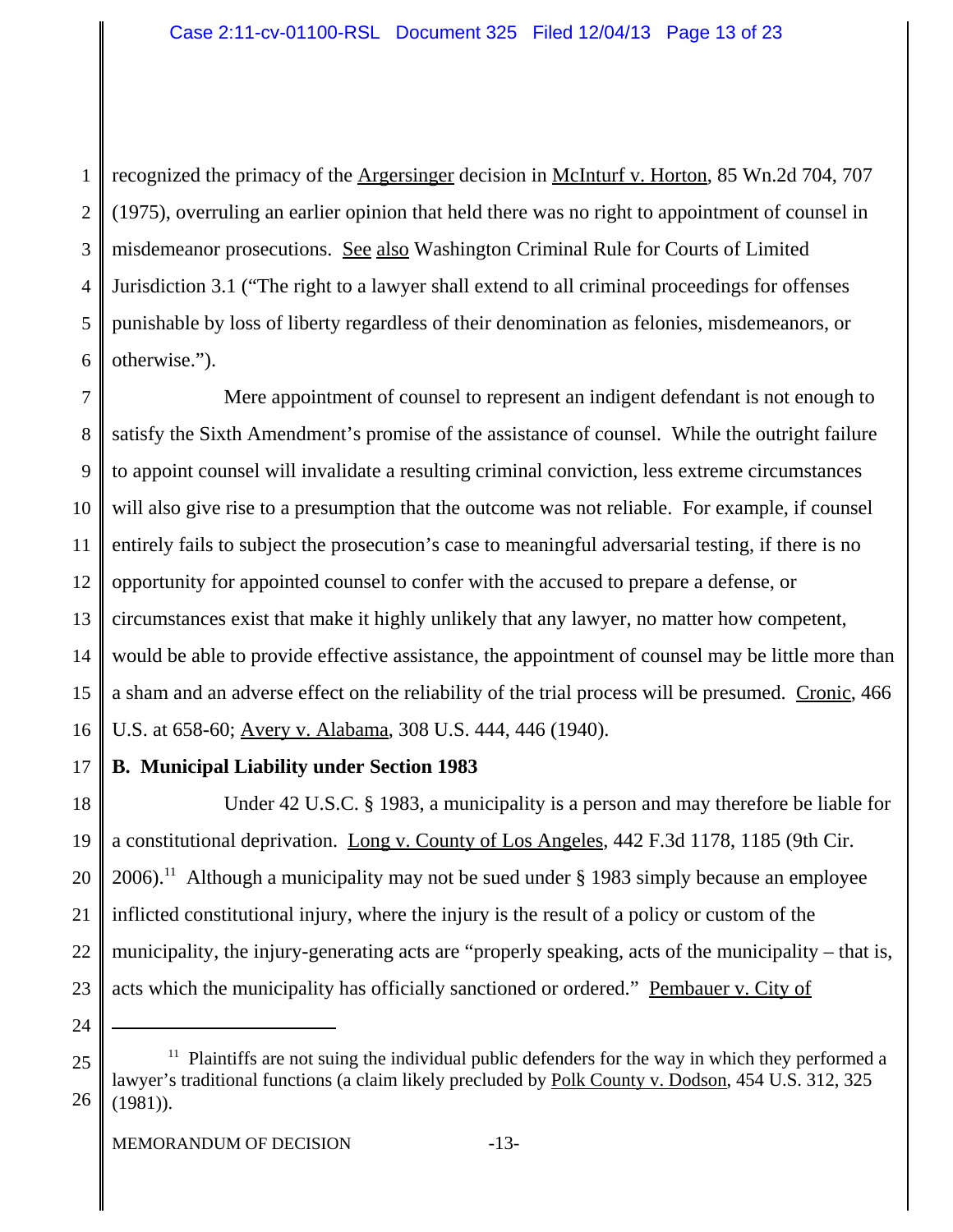1 2 3 Cincinnati, 475 U.S. 469, 480 (1986) (internal quotation marks omitted). Discrete decisions by a government official with ultimate authority over the matter in question generally give rise to official municipal policy for purposes of § 1983. Id. at 480-81.

4 5 6 7 8 9 10 11 12 13 14 15 16 17 18 19 20 21 22 23 24 25 The Court finds that the public defense system in Mount Vernon and Burlington has systemic flaws that deprive indigent criminal defendants of their Sixth Amendment right to the assistance of counsel. Although counsel are appointed in a timely manner, the sheer number of cases has compelled the public defenders to adopt case management practices that result in most defendants going to court for the first time – and sometimes accepting a plea bargain – never having had the opportunity to meet with their attorneys in a confidential setting. The attorney represents the client in name only in these circumstances, having no idea what the client's goals are, whether there are any defenses or mitigating circumstances that require investigation, or whether special considerations regarding immigration status, mental or physical conditions, or criminal history exist. Such perfunctory "representation" does not satisfy the Sixth Amendment. See Strickland, 466 U.S. at 691 (counsel have a Sixth Amendment duty to conduct a reasonable investigation or to make a decision, based "on informed strategic choices made by the defendant and on information supplied by the defendant," that a particular investigation is unnecessary); Cronic, 466 U.S. at 658-60; Avery, 308 U.S. at 446; Powell, 287 U.S. at 58 ("It is not enough to assume that counsel thus precipitated into the case thought there was no defense, and exercised their best judgment in proceeding to trial without preparation. Nether they nor the court could say what a prompt and thorough-going investigation might disclose as to the facts."); Hurrell-Harring v. State of New York, 930 N.E.2d 217, 224 (N.Y. 2010) (recognizing that "[a]ctual representation assumes a certain basic representational relationship," such that the failure to communicate and/or appear at critical stages of the prosecution may be reasonably interpreted as nonrepresentation rather than ineffective representation).

26

Having found that plaintiffs' Sixth Amendment rights were violated, the Court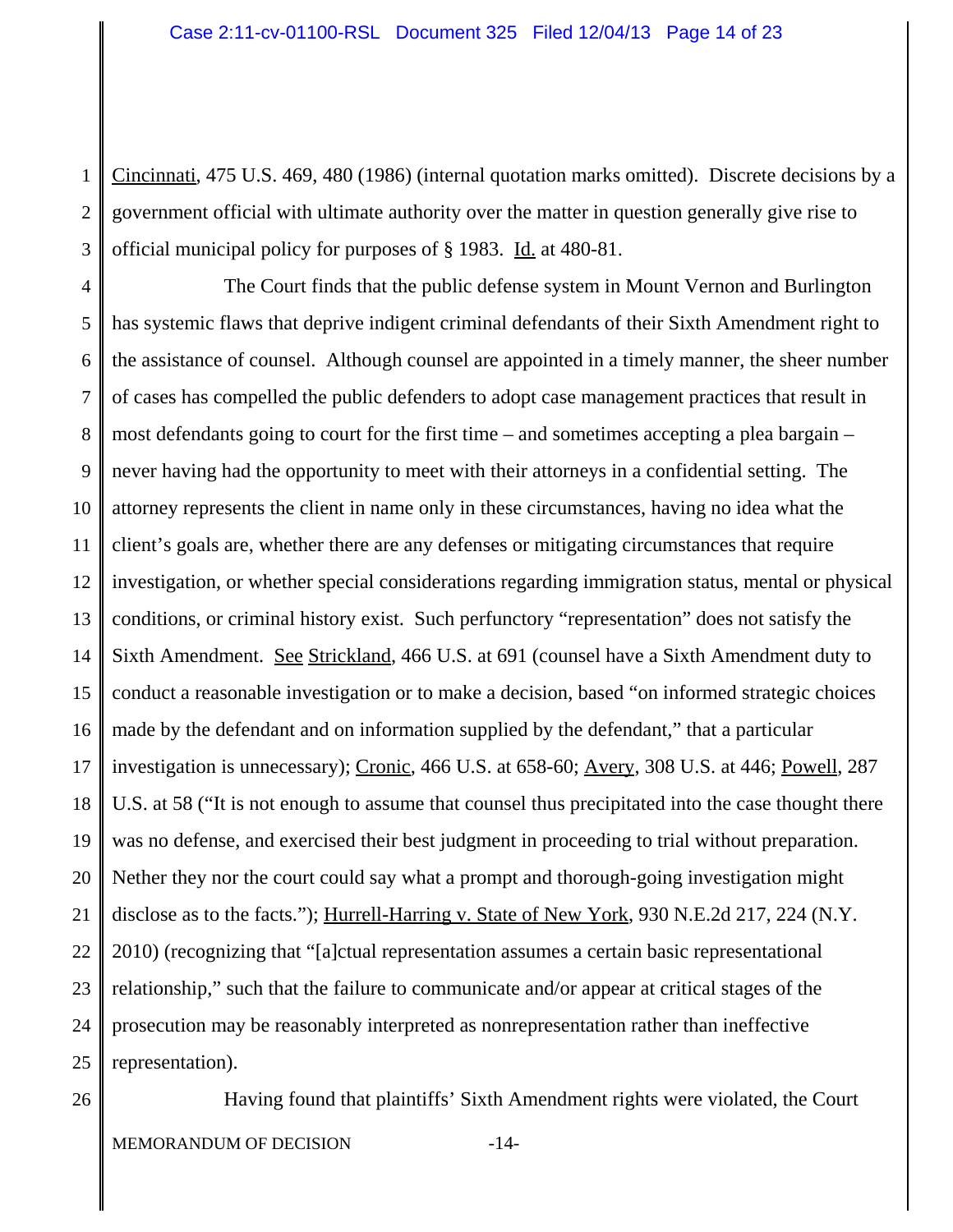1 2 3 4 5 6 7 8 9 10 11 12 13 14 15 16 17 must determine whether the Cities are responsible for the constitutional deprivation. Plaintiffs have shown that the constitutional deprivations at issue here were the direct and predictable result of the deliberate choices of City officials charged with the administration of the public defense system. Intentional choices made while negotiating the public defender contracts and allocating funds to the public defender system left the defenders compensated at such a paltry level that even a brief meeting at the outset of the representation would likely make the venture unprofitable. And the Cities knew it. When Mountain Law took over the public defense contract, the Cities estimated there would be approximately 1,700 cases transferred from Sybrandy and Witt and yet chose a proposal pursuant to which they would pay only \$17,500 per month. That works out to \$10 per case for April 2012, with the per case rate reduced in future months by each additional case assigned to Mountain Law. Mountain Law had (and still has) every incentive to close cases as quickly as possible and to minimize the time spent on each case. While every attorney, whether privately or publicly retained, must be cognizant of costs when choosing a course of action, defending an indigent criminal defendant – any indigent criminal defendant – on \$10 per month inclusive of staff, overhead, and routine investigation costs makes it virtually impossible that the lawyer, no matter how competent or diligent, will be able to provide effective assistance.<sup>12</sup>

18 19 20 21 22 23 Legislative and monitoring decisions made by the policymaking authorities of the Cities ensured that any defects in the public defense system would go undetected or could be easily ignored. Despite receiving monthly reports listing case assignments, types of cases, dispositions, and hours worked on each case, the administrators made no effort to calculate the number of cases assigned to Mountain Law or to evaluate the nature or extent of the services provided under the contract. After this litigation was filed, the City of Mount Vernon twice

<sup>25</sup> 26  $12$  The Court recognizes that approximately 1,100 cases were transferred from Sybrandy and Witt to Mountain Law, making the actual pay per case closer to \$16 for April 2012. Nevertheless, the conclusion that the Cities knowingly underfunded their public defense system remains inescapable.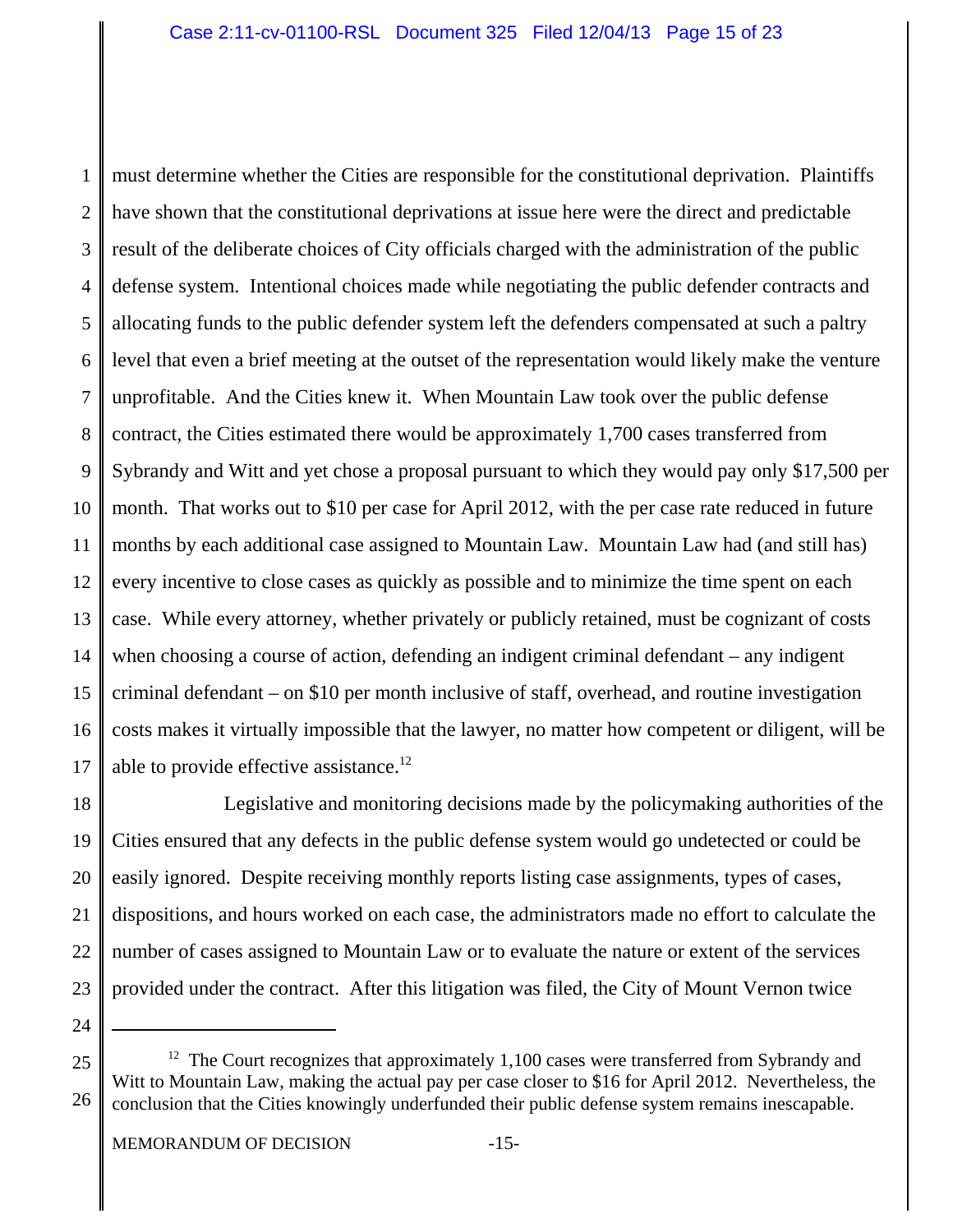1 2 3 4 5 6 7 8 9 10 11 amended its ordinance related to the provision of public defender services, both times removing what little "teeth" the previous ordinances had. For example, in January 2012, the City jettisoned its previously acknowledged obligation to develop "a procedure for systematic monitoring and evaluation of attorney performance based on published criteria" in favor of a newly-found concern that such monitoring and evaluation "is not practical nor consistent with attorney/client privilege nor the constitutional rights of indigent defendants." Tr. Exs. 45 and 147. In November 2012, Mount Vernon deleted references to specific duties of the public defenders, redefined "case" to exclude from the caseload calculation matters that would clearly count toward the 400 unweighted limit under the Supreme Court's Standards for Indigent Defense, and removed the requirement that the public defenders report hours worked on and the disposition of each case.

12 13 14 15 16 17 18 19 20 21 22 The Court finds that the combination of contracting, funding, legislating, and monitoring decisions made by the policymaking authorities for the Cities directly caused the truncated case handling procedures that have deprived indigent criminal defendants in Mount Vernon and Burlington of private attorney/client consultation, reasonable investigation and advocacy, and the adversarial testing of the prosecutor's case. The Cities are therefore liable under § 1983 for the systemic Sixth Amendment violation proved by plaintiffs. See Miranda v. Clark County, 319 F.3d 465 (9th Cir. 2003) (finding that county could be liable for constitutional deprivations arising from funding and case assignment policies); Clay v. Friedman, 541 F. Supp. 500, 502, 505-06 (N.D. Ill. 1982) (finding that administrative head of public defender's office could be liable for non-representative decision-making and that county could be liable for promulgating policies and customs that led to the constitutional deprivation).<sup>13</sup>

<sup>24</sup> 25 26 <sup>13</sup> To the extent Gausvik v. Perez, 239 F. Supp.2d 1047, 1065 (E.D. Wash. 2002), stands for the proposition that hiring an independent contractor, such as Mountain Law, to provide public defense services discharges a municipality's Sixth Amendment obligations, the Court finds it unpersuasive and unsupported by the cited authorities.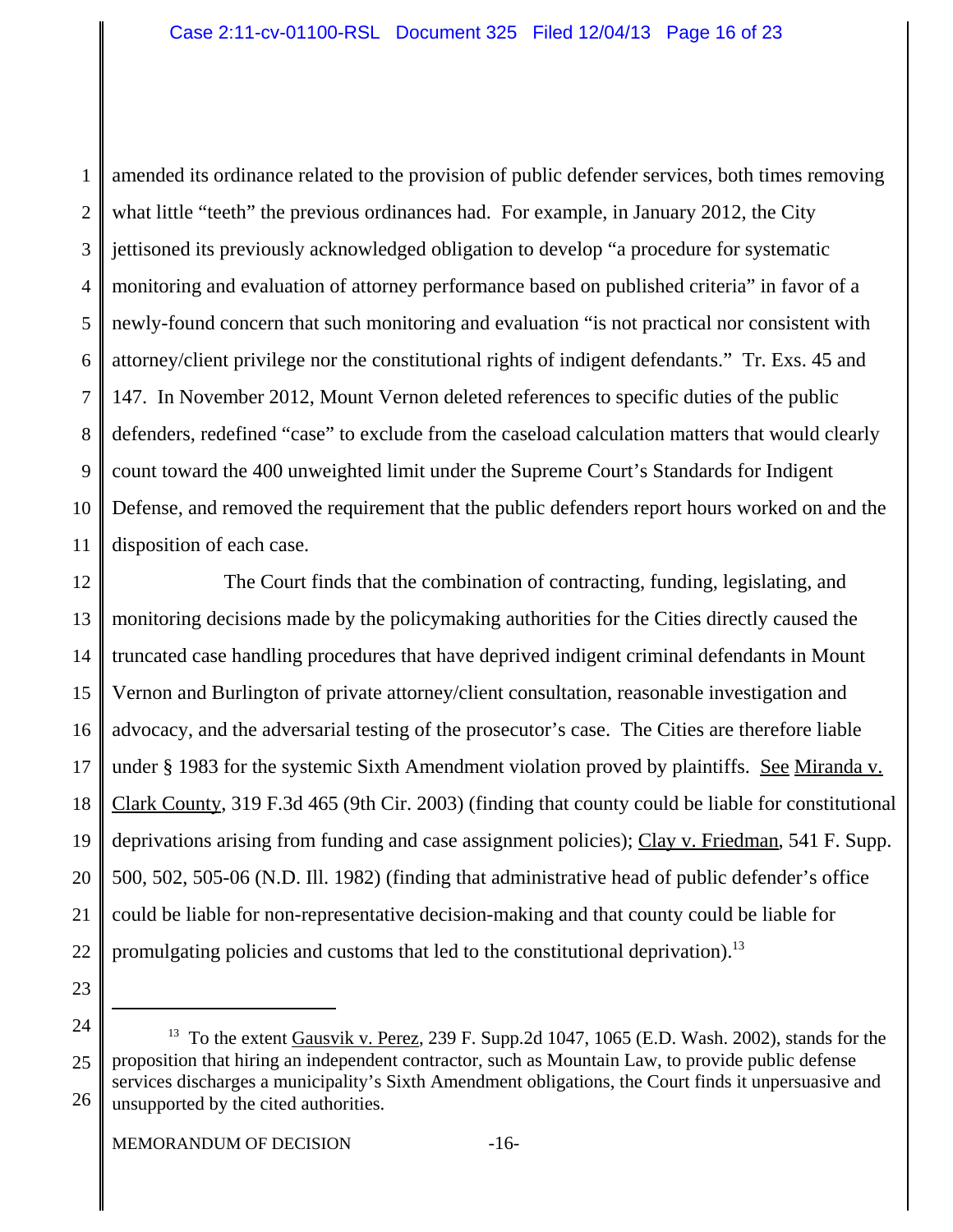## 1 **C. Injunctive Relief**

2 3 4 5 6 7 8 9 10 11 Plaintiffs have succeeded on the merits of their claim, establishing both a systemic deprivation of the right to the assistance of counsel and the Cities' responsibility for the deprivation.<sup>14</sup> In order to obtain injunctive relief, plaintiffs must also show irreparable injury and the inadequacy of available legal remedies. Sierra Club v. Penfold, 857 F.2d 1307, 1318 (9th Cir. 1988). This burden is easily met here. A system that makes it impossible for appointed counsel to provide the sort of assistance required by the Sixth Amendment works irreparable harm: the lack of an actual representational relationship and/or adversarial testing injures both the indigent defendant and the criminal justice system as a whole. The exact impacts of the constitutional deprivation are widespread but difficult to measure on a case by case basis, making legal remedies ineffective. See Walters v. Reno, 145 F.3d 1031, 1048 (9th Cir. 1998).

12 13 14 15 16 17 18 19 20 21 22 23 This Court has broad authority to fashion an equitable remedy for the constitutional violations at issue in this case. Swann v. Charlotte-Mecklenburg Bd. of Educ., 402 U.S. 1, 15 (1971) ("Once a right and a violation have been shown, the scope of a district court's equitable powers to remedy past wrongs is broad, for breadth and flexibility are inherent in equitable remedies."). The Court has considered whether merely declaring that a constitutional right has been violated would be enough to work a change in defendants' conduct, such that affirmative injunctive relief would be unnecessary. Having carefully considered the testimony of the Cities' officials and reviewed the recent legislative and contractual developments, the Court has grave doubts regarding the Cities' ability and political will to make the necessary changes on their own. The Cities' unwillingness to accept that they had any duty to monitor the constitutional adequacy of the representation provided by the public defenders, their steadfast insistence that the defense services offered by Sybrandy and Witt were not just

24

MEMORANDUM OF DECISION -17-

<sup>25</sup> 26 <sup>14</sup> In Farrow v. Lipetzky, 2013 WL 1915700 (N.D. Cal. May 8, 2013), the case defendants cite for the proposition that a federal court has declined to use its equitable powers to monitor a public defense agency, the court found that no Sixth Amendment violation had occurred.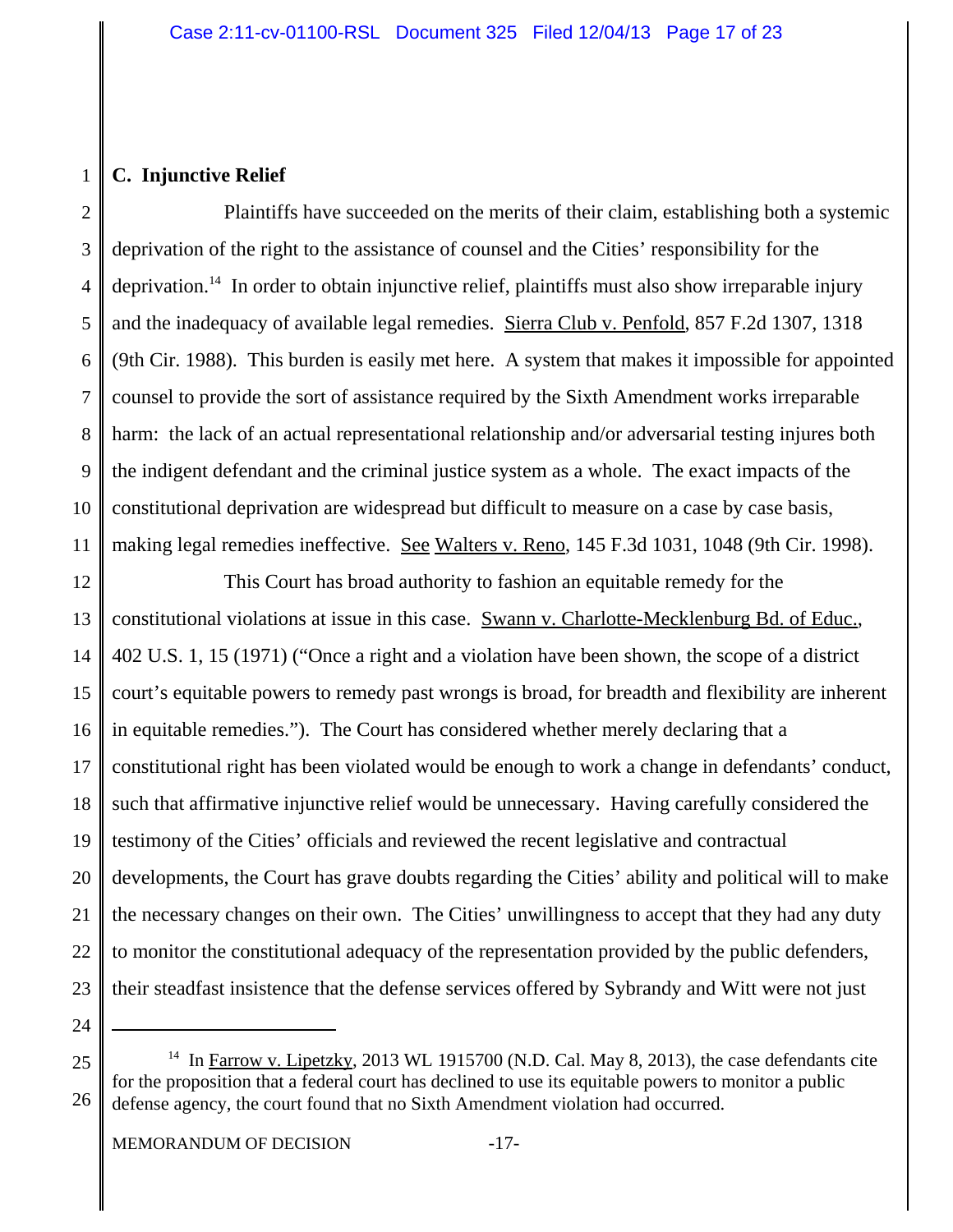1 2 3 adequate, but "outstanding," their surprisingly slow response to the pendency of this litigation and the Supreme Court's adoption of specific caseload limits, and their budgetary constraints all lead to the conclusion that a declaration will not be sufficient to compel change.

4 5 6 7 8 9 10 The Court is sensitive to the Cities' interests in controlling the manner in which they perform their core functions, including the provision of services and the allocation of scarce resources. Having chosen to operate a municipal court system, however, defendants are obligated to comply with the dictates of the Sixth Amendment, and the Court will "not shrink from [its] obligation to enforce the constitutional rights of all persons." <u>Brown v. Plata, \_\_</u> U.S. \_\_, 131 S. Ct. 1910, 1928 (2011) (internal quotation marks omitted). A continuing injunction is hereby entered against defendants as follows:

11 12 13 14 15 **–** Within seven days of the date of this Order, the officials charged with administering the public defense contracts in Mount Vernon and Burlington and all full- and part-time public defenders in those municipalities shall read the Washington Defender Association's 2007 Final Standards for Public Defense Services with Commentary (http://www.defensenet.org/about-wda/standards).

16 17 18 19 20 21 22 23 24 25 26 **–** The Cities of Mount Vernon and Burlington shall, within thirty days of the date of this Order, re-evaluate their existing contract for the provision of public defense in light of the Court's findings and ensure that the document encourages and is no way antithetical to a public defense system that allows for private attorney/client communications at the outset of the relationship and the ability to follow up as appropriate given the circumstances, including the client's status, input, and goals. While the standards adopted by the Washington Supreme Court and the experiences of the Washington Defender Association will undoubtedly inform any evaluation of the adequacy of defendants' system going forward, the constitutional benchmark cannot be reduced to a number, and the Court declines to adopt a hard caseload limitation. The critical issue is whether the system provides indigent criminal defendants the actual assistance of counsel, such that defendants have the opportunity to assert any rights or defenses that may be

MEMORANDUM OF DECISION -18-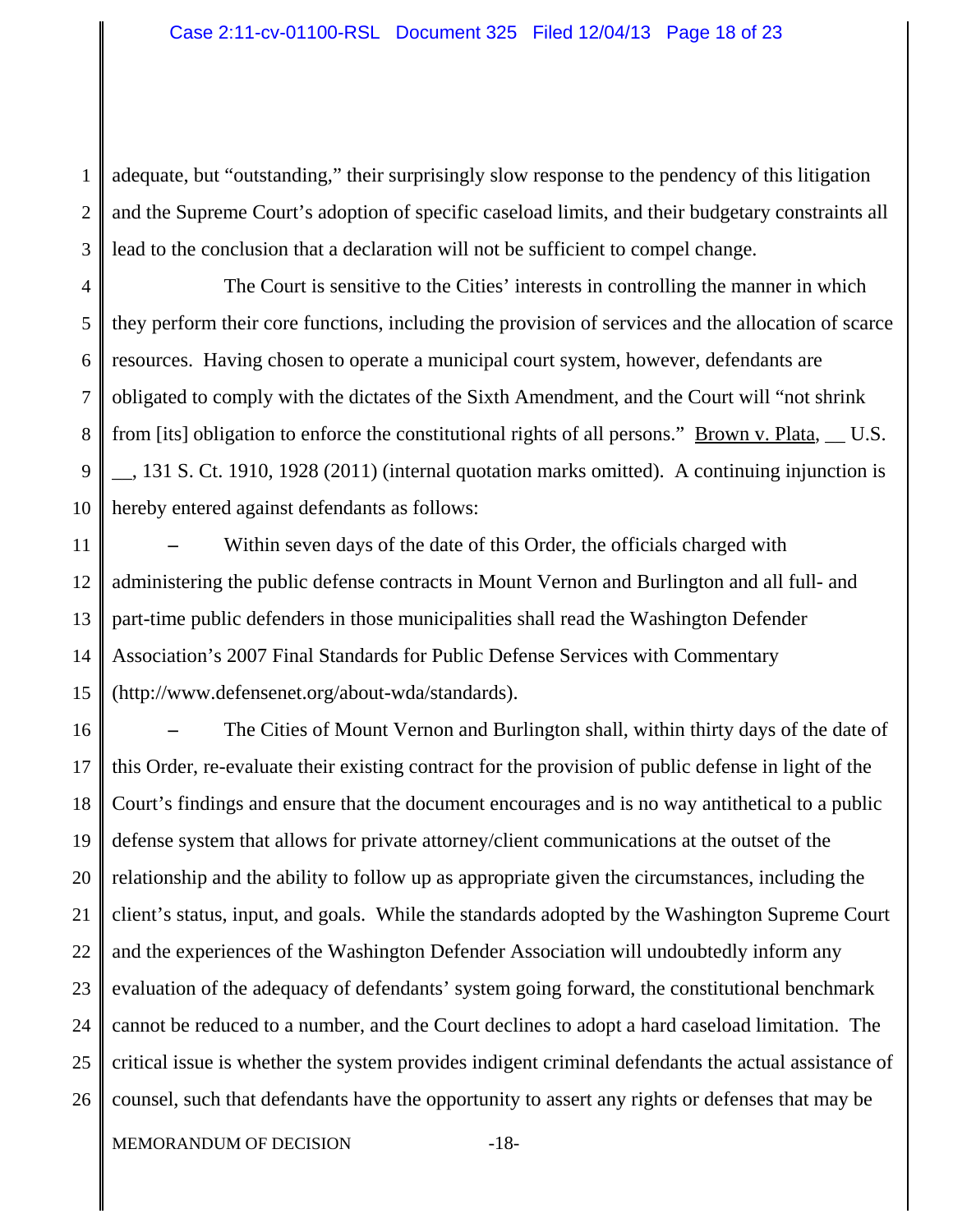1 available to them and appropriate adversarial testing occurs.

2 3 4 5 6 7 8 9 10 11 12 13 14 **–** The Cities shall hire one part-time Public Defense Supervisor to work at least twenty hours per week. The Public Defense Supervisor may be either a contractor or a part-time employee, but the funds for this position shall not come out of the existing budget for public defense services. The parties shall have sixty days from the date of this Order to reach agreement on selection of a Public Defense Supervisor. The Public Defense Supervisor will be part of the attorney/client confidential relationship between Mountain Law and its clients, but will not be part of the Mountain Law firm. The Public Defense Supervisor may not have worked previously for the Cities, Mountain Law, Baker Lewis, or any of the Cities' witnesses or attorneys. The Public Defense Supervisor must have a minimum of five years of experience as a public defender, including jury trial experience. If the parties fail to reach agreement within sixty days from the date of this Order, each side shall submit the names and resumes of two candidates willing to serve as the Public Defense Supervisor to the Court, which will then select the Public Defense Supervisor.

15

**–** The duties of the Public Defense Supervisor shall include:

16 17 18 19 20 21 22 23 24 25 26 1. Supervision and evaluation of whether the public defenders are making contact (in-person or by phone) in a confidential setting with each new client within 72 hours of appointment. If contact cannot be made within that time period, the Public Defense Supervisor shall document the reason(s) for the failure and whether an opportunity for confidential communications occurred prior to the client's first court hearing. The Public Defense Supervisor will also take steps to ensure that the public defenders perform the following tasks when they first meet with a client following a new case assignment: (i) advise the client of the right to jury trial and right to a speedy trial; (ii) advise the client of the elements of the charge and that the prosecutor must prove each element beyond a reasonable doubt to obtain a conviction; (iii) advise the client of the right to present a defense; (iv) advise the client that it is solely the client's decision whether to accept or reject any plea offer; and (v) discuss with the client any

MEMORANDUM OF DECISION -19-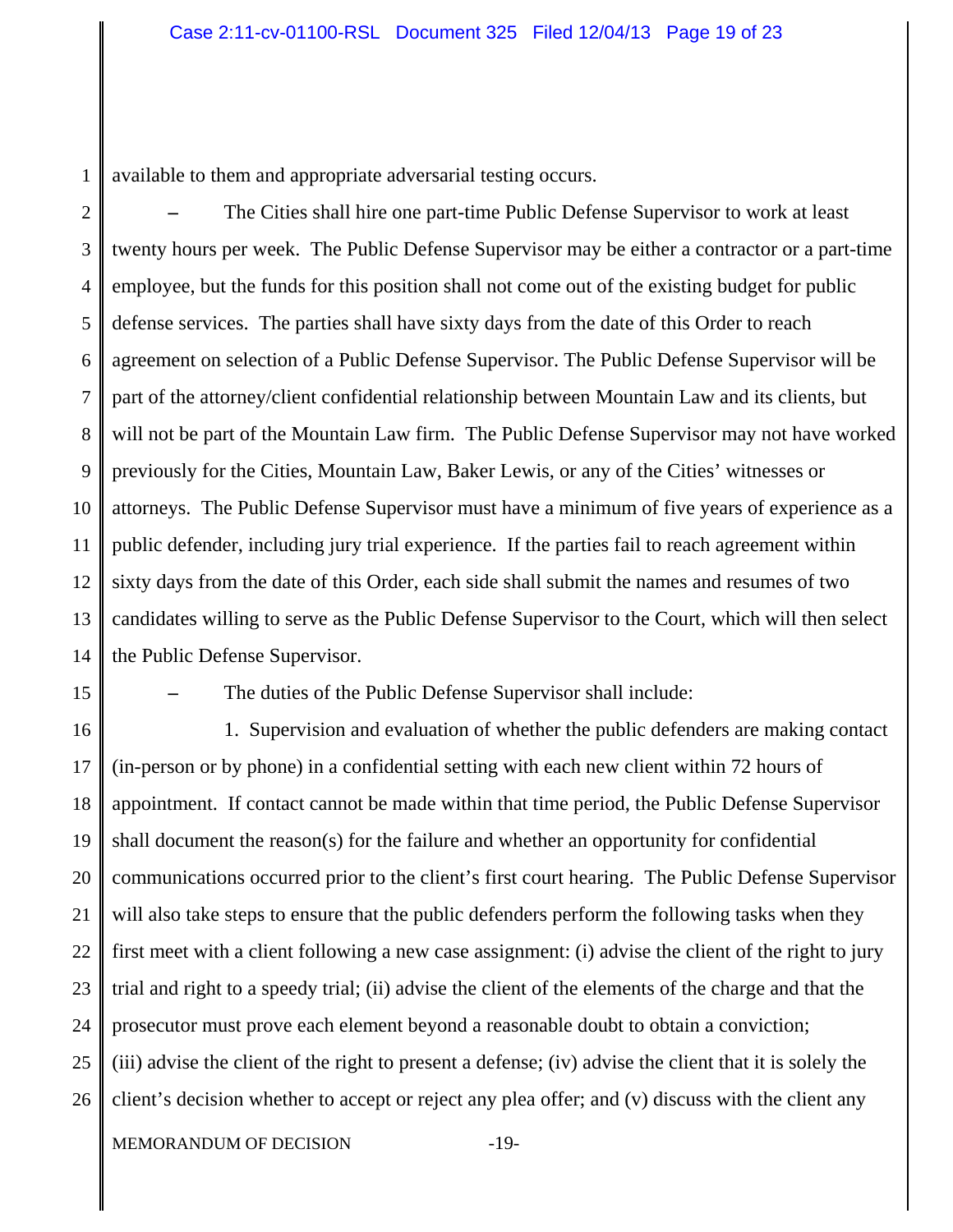1 potential witnesses or avenues of investigation.

2 3 4 5 6 2. Monthly supervision and evaluation of the first contact with clients, documenting whether the public defenders are determining if each client: (i) appears competent to proceed with the court process; (ii) has a sufficient literacy level to understand written court documents such as the guilty plea form and sentencing orders; (iii) needs an interpreter; and (iv) is a non-citizen in need of expert immigration advice from the WDA or another source.

7 8 9 10 3. Monthly supervision and evaluation of whether the public defenders are responding appropriately to information provided by the client and discovery obtained in each case, including pursuing additional discussions with the client, investigations, medical evaluations, legal research, motions, etc., as suggested by the circumstances.

11 12 13 14 15 16 17 4. Establishing a policy for public defenders to respond to all client contacts and complaints (including jail kites), including the length of time within which a response must occur. The Public Defense Supervisor shall review any and all client complaints obtained from any source and the public defender's response. Use or non-use of any particular complaint process shall in no way be considered a waiver of the client's rights. The Public Defense Supervisor shall establish a process for clients to pursue a complaint if the Public Defense Supervisor fails to resolve it to the client's satisfaction.

18 19 5. Monthly supervision and evaluation of whether the public defenders are appropriately using interpreters and translators before any decisions are made by the client.

20 21 6. Supervision and evaluation of courtroom proceedings to ensure that the public defenders are fulfilling their role as advocate before the court on the client's behalf.

22 23 24 25 26 7. Supervision and evaluation of whether the public defenders are fully advising clients of their options regarding possible dispositions, including information on treatment services, any options for a less onerous disposition based on treatment, explanations of plea offers, the consequences of a conviction, conditions that are normally imposed at sentencing, any applicable immigration consequences, and any other consequences about which the client has

MEMORANDUM OF DECISION -20-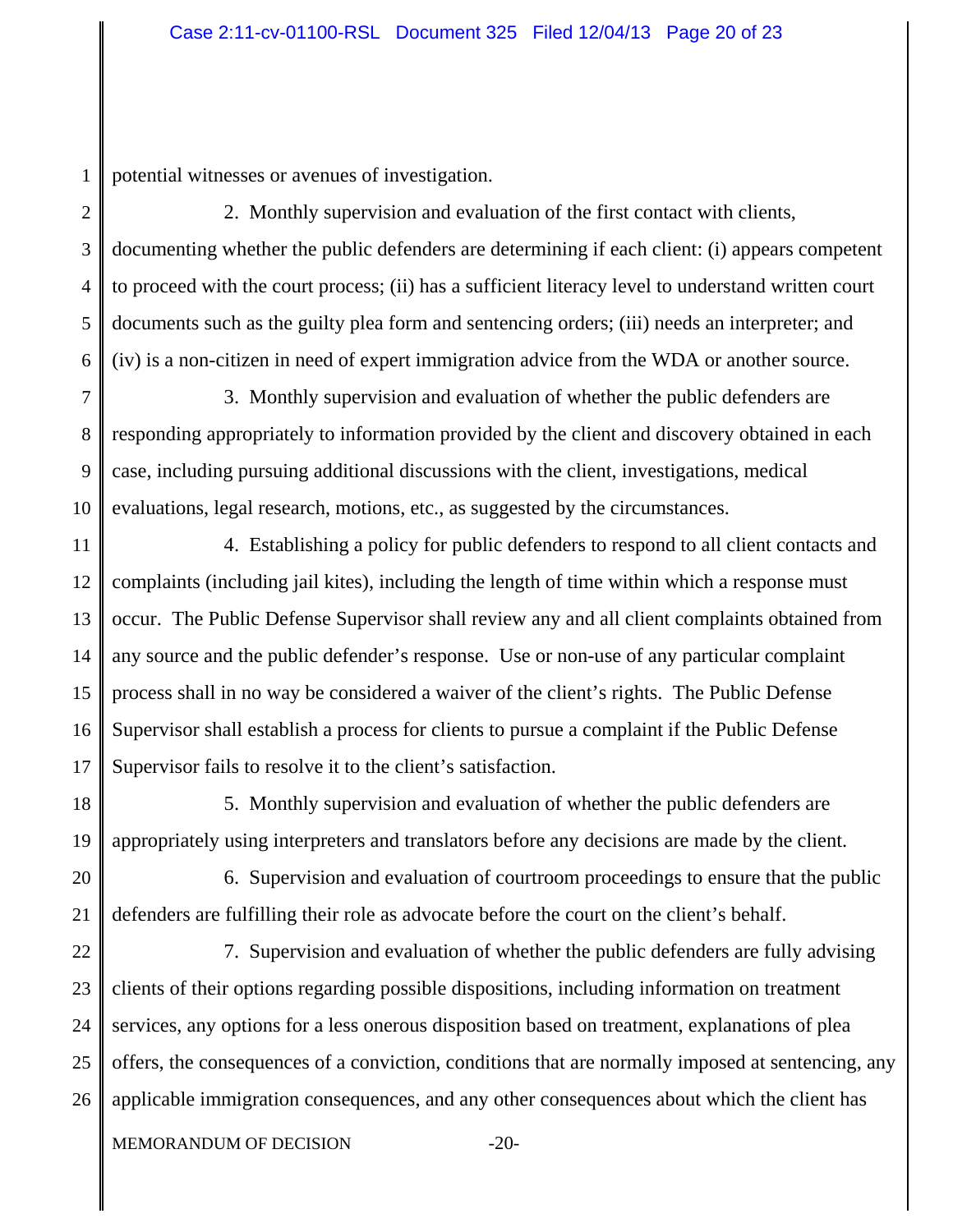1 expressed concern.

2 3 4 8. Supervision and evaluation of whether the public defenders are maintaining contemporaneous records on a daily basis showing the amount of time spent on each task for each case, recorded in tenth-of-an-hour increments.

5 6 7 8 9. Quarterly supervision and evaluation of whether cases are being allocated to each public defender fairly and in consideration of existing workloads, the seriousness of the charge(s), any factors that make the case more complex or time-consuming, and the attorney's experience level.

9 10 11 12 13 10. Quarterly selection and review of fifteen randomly chosen files from each public defender to ensure that the necessary tasks are being performed and documented, with appropriate time being spent on each task. The Public Defense Supervisor shall conduct a quarterly meeting with each public defender to advise how their performance can be improved based on the file review.

14 15 16 17 18 19 11. Collecting data on a quarterly basis showing: (i) the frequency of use of investigators and expert witnesses; (ii) the number of motions on substantive issues that are filed and the outcome of each motion; (iii) the frequency with which cases are resolved by outright dismissal or a nonconviction disposition; (iv) the frequency of pleas to a lesser charge; and (v) the number of trials (broken down by bench vs. jury trials) conducted and the outcome of the trials.

20 21 22 23 24 25 26 12. Conducting a quarterly analysis of whether the Cities' public defense system (i) provides actual representation of and assistance to individual criminal defendants, including reasonable investigation and advocacy and, where appropriate, the adversarial testing of the prosecutor's case and (ii) complies with all provisions of the public defense contract and all applicable provisions of the Cities' ordinances and regulations. The Public Defense Supervisor shall meet with the officials charged with administering the public defense contract to advise how the Cities' performance can be improved based on the quarterly analysis.

MEMORANDUM OF DECISION -21-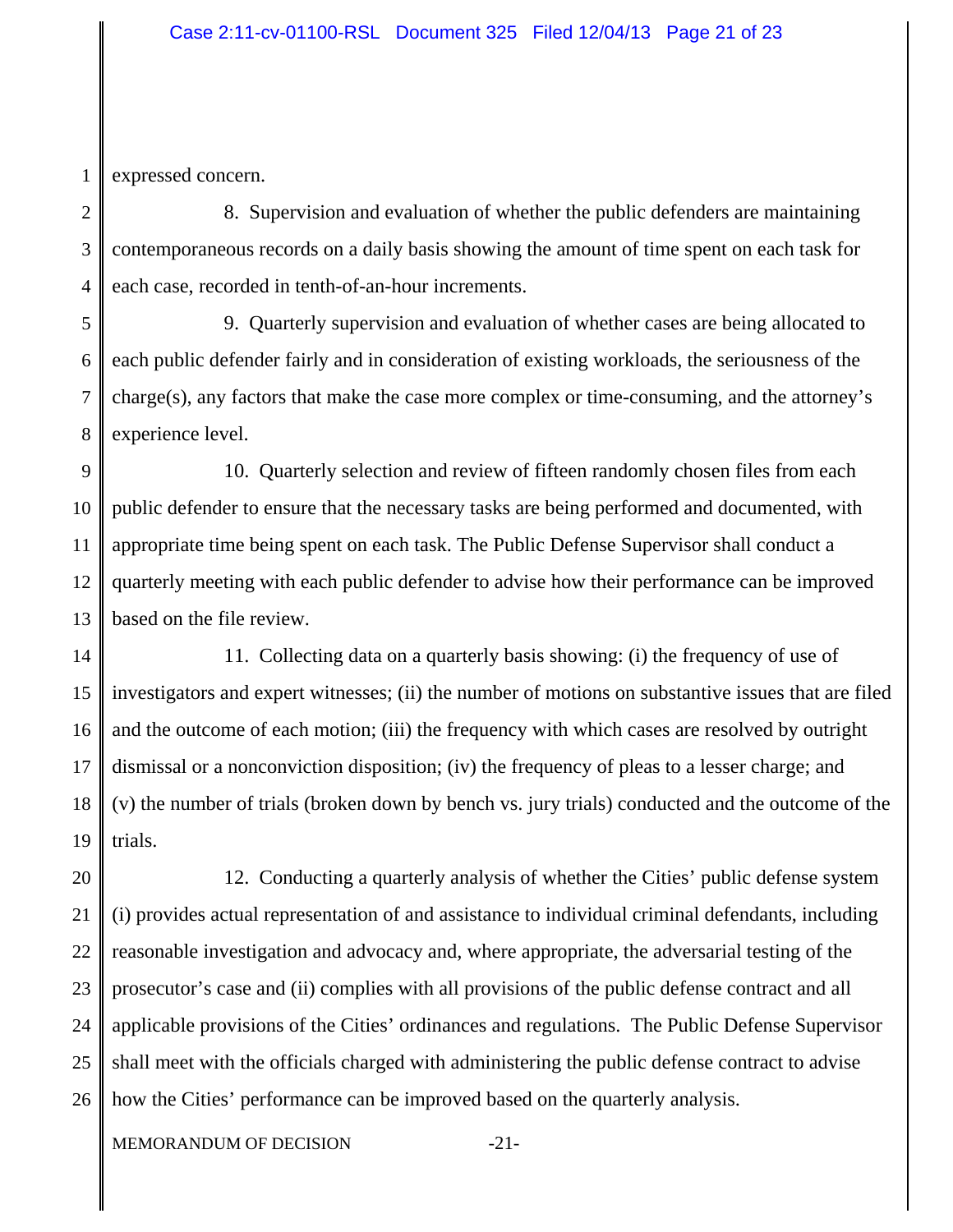1 2 3 4 5 6 7 8 9 10 11 12 13 13. Submission of biannual reports to the parties explaining: (i) whether all of the duties specified above have been performed in the most recent six-month period, and if not, why not, including a specific discussion of each duty that has not been performed and the Public Defense Supervisor's recommendations for how to achieve compliance; (ii) whether the Cities' public defense system (a) provides actual representation of and assistance to individual criminal defendants, including reasonable investigation and advocacy and, where appropriate, the adversarial testing of the prosecutor's case and (b) complies with all provisions of the public defense contract and all applicable provisions of the Cities' ordinances and regulations, and if not, why not, including a specific discussion of each item where the Cities fall short and the Public Defense Supervisor's recommendations for how to achieve compliance. The Public Defense Supervisor shall submit his or her first report to the parties six months after the date of this Order. The Public Defense Supervisor shall continue to submit a report every six months thereafter for a period of 24 months or until the Court orders otherwise.

14 15 16 17 18 19 20 21 22 23 24 **–** Twelve months, 24 months, and 34 months after the entry of this Order, the Cities shall provide fifty case files, randomly selected by the Public Defense Supervisor, to plaintiffs' counsel so that they may evaluate the Cities' compliance with this Order and whether the Public Defense Supervisor is properly performing his or her duties. This Court shall retain jurisdiction over this case for three years from the date of entry of this Order, and this injunction shall remain in effect for that period. However, if the Public Defense Supervisor's annual reports show prior to that date that the system provides indigent criminal defendants actual representation by and assistance of counsel, such that defendants have the opportunity to assert any rights or defenses that may be available to them and appropriate adversarial testing occurs, defendants may petition the Court to dismiss the case and terminate the injunction at that point in time.

25 26 **–** If plaintiffs believe that the Cities' efforts to provide an adequate system of public defense are not trending in the right direction or a dispute arises as to compliance with the

MEMORANDUM OF DECISION -22-